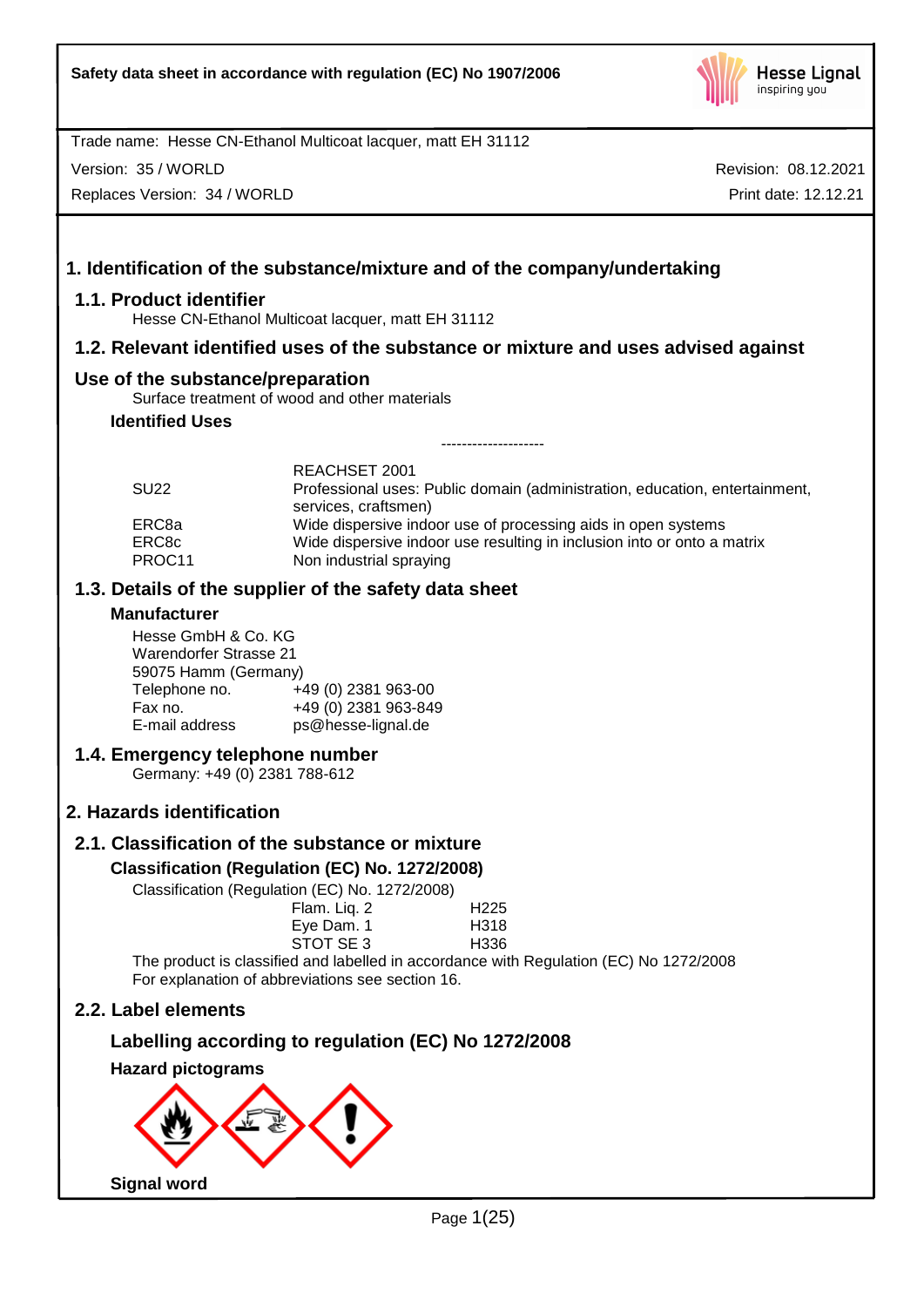

Version: 35 / WORLD

Replaces Version: 34 / WORLD

| Danger                                                                                       |                                                                                                                                                                                                                                                                                                                                                      |                                                      |    |                                                                                                                                                              |
|----------------------------------------------------------------------------------------------|------------------------------------------------------------------------------------------------------------------------------------------------------------------------------------------------------------------------------------------------------------------------------------------------------------------------------------------------------|------------------------------------------------------|----|--------------------------------------------------------------------------------------------------------------------------------------------------------------|
| <b>Hazard statements</b>                                                                     |                                                                                                                                                                                                                                                                                                                                                      |                                                      |    |                                                                                                                                                              |
| H <sub>225</sub><br>H318<br>H336                                                             | Highly flammable liquid and vapour.<br>Causes serious eye damage.<br>May cause drowsiness or dizziness.                                                                                                                                                                                                                                              |                                                      |    |                                                                                                                                                              |
| <b>Precautionary statements</b>                                                              |                                                                                                                                                                                                                                                                                                                                                      |                                                      |    |                                                                                                                                                              |
| P210                                                                                         | Keep away from heat, hot surfaces, sparks, open flames and other ignition<br>sources. No smoking.                                                                                                                                                                                                                                                    |                                                      |    |                                                                                                                                                              |
| P <sub>261</sub><br>P280<br>P304+P340<br>P305+P351+P338                                      | Avoid breathing dust/fume/gas/mist/vapours/spray.<br>Wear protective gloves/protective clothing/eye protection/face protection.<br>IF INHALED: Remove person to fresh air and keep comfortable for breathing.<br>IF IN EYES: Rinse cautiously with water for several minutes. Remove contact<br>lenses, if present and easy to do. Continue rinsing. |                                                      |    |                                                                                                                                                              |
| P308+P313                                                                                    | IF exposed or concerned: Get medical advice/attention.                                                                                                                                                                                                                                                                                               |                                                      |    |                                                                                                                                                              |
| contains                                                                                     |                                                                                                                                                                                                                                                                                                                                                      |                                                      |    | Hazardous component(s) to be indicated on label (Regulation (EC) No. 1272/2008)<br>propan-2-ol; 2-ethoxy-1-methylethyl acetate; isobutyl acetate; n-propanol |
| <b>Supplemental information</b>                                                              |                                                                                                                                                                                                                                                                                                                                                      |                                                      |    |                                                                                                                                                              |
| EUH066                                                                                       | Repeated exposure may cause skin dryness or cracking.                                                                                                                                                                                                                                                                                                |                                                      |    |                                                                                                                                                              |
|                                                                                              |                                                                                                                                                                                                                                                                                                                                                      |                                                      |    |                                                                                                                                                              |
| 3. Composition/information on ingredients<br><b>Hazardous ingredients</b>                    |                                                                                                                                                                                                                                                                                                                                                      |                                                      |    |                                                                                                                                                              |
|                                                                                              |                                                                                                                                                                                                                                                                                                                                                      |                                                      |    |                                                                                                                                                              |
| isobutyl acetate<br>CAS No.<br>EINECS no.<br>Registration no.<br>Concentration               | 110-19-0<br>203-745-1<br>01-2119488971-22<br>20<br>$>=$<br>Classification (Regulation (EC) No. 1272/2008)<br>Flam. Liq. 2<br>STOT SE 3                                                                                                                                                                                                               | $\prec$<br>H <sub>225</sub><br>H336<br><b>EUH066</b> | 25 | %<br>Nervous system                                                                                                                                          |
| n-butyl acetate<br>CAS No.<br>EINECS no.<br>Registration no.<br>Concentration                | 123-86-4<br>204-658-1<br>01-2119485493-29<br>$> =$ 1<br>Classification (Regulation (EC) No. 1272/2008)<br>Flam. Liq. 3<br>STOT SE 3                                                                                                                                                                                                                  | $\leq$<br>H <sub>226</sub><br>H336<br><b>EUH066</b>  | 10 | %<br>Nervous system                                                                                                                                          |
| 2-ethoxy-1-methylethyl acetate<br>CAS No.<br>EINECS no.<br>Registration no.<br>Concentration | 54839-24-6<br>259-370-9<br>01-2119475116-39<br>1<br>$>=$<br>Classification (Regulation (EC) No. 1272/2008)<br>Flam. Liq. 3<br>STOT SE 3                                                                                                                                                                                                              | $\,<\,$<br>H <sub>226</sub><br>H336                  | 10 | %<br>Nervous system                                                                                                                                          |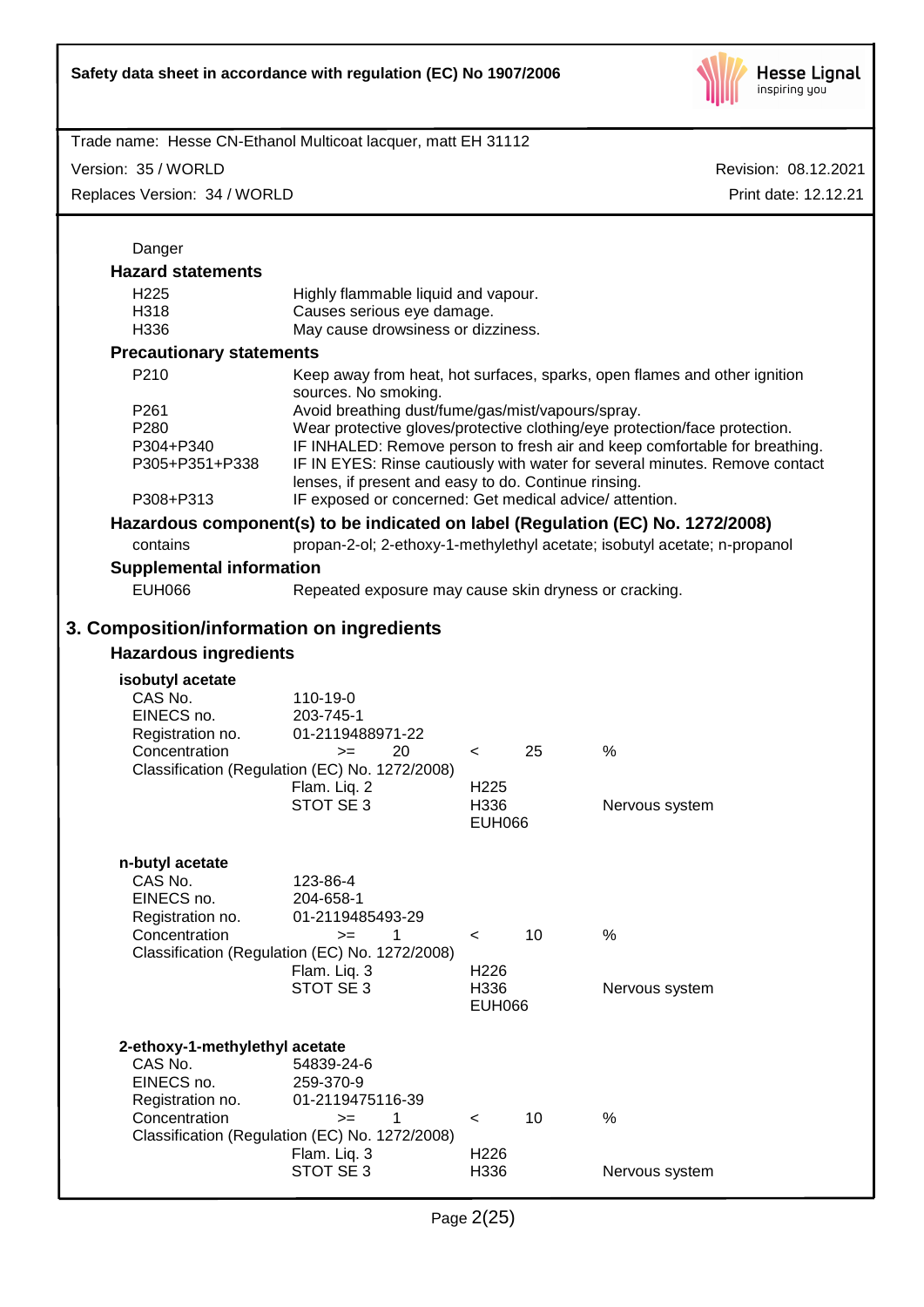| Safety data sheet in accordance with regulation (EC) No 1907/2006                    |                                                                                                                                                                 |                                             |    | <b>Hesse Lignal</b><br>inspiring you  |
|--------------------------------------------------------------------------------------|-----------------------------------------------------------------------------------------------------------------------------------------------------------------|---------------------------------------------|----|---------------------------------------|
| Trade name: Hesse CN-Ethanol Multicoat lacquer, matt EH 31112                        |                                                                                                                                                                 |                                             |    |                                       |
| Version: 35 / WORLD                                                                  |                                                                                                                                                                 |                                             |    | Revision: 08.12.2021                  |
| Replaces Version: 34 / WORLD                                                         |                                                                                                                                                                 |                                             |    | Print date: 12.12.21                  |
| n-propanol<br>CAS No.<br>EINECS no.<br>Registration no.<br>Concentration             | $71 - 23 - 8$<br>200-746-9<br>01-2119486761-29<br>3<br>$>=$<br>Classification (Regulation (EC) No. 1272/2008)<br>Flam. Liq. 2<br>Eye Dam. 1<br>STOT SE 3        | $\lt$<br>H <sub>225</sub><br>H318<br>H336   | 10 | $\frac{0}{0}$                         |
| propan-2-ol<br>CAS No.<br>EINECS no.<br>Registration no.<br>Concentration            | 67-63-0<br>200-661-7<br>01-2119457558-25<br>$\mathbf{1}$<br>$>=$<br>Classification (Regulation (EC) No. 1272/2008)<br>Flam. Liq. 2<br>Eye Irrit. 2<br>STOT SE 3 | $\prec$<br>H <sub>225</sub><br>H319<br>H336 | 10 | Nervous system<br>%<br>Nervous system |
| cellulose nitrate $<$ =12.6 % N<br>CAS No.                                           | 9004-70-0<br>Classification (Regulation (EC) No. 1272/2008)<br>Expl. 1.1                                                                                        | H <sub>201</sub>                            |    |                                       |
| <b>Further ingredients</b>                                                           |                                                                                                                                                                 |                                             |    |                                       |
| ethanol<br>CAS No.<br>EINECS no.<br>Registration no.<br>Concentration<br>Advice: [3] | 64-17-5<br>200-578-6<br>01-2119457610-43<br>25<br>$>=$<br>Classification (Regulation (EC) No. 1272/2008)<br>Flam. Liq. 2                                        | $\prec$<br>H <sub>225</sub>                 | 50 | $\%$                                  |
| <b>Note</b>                                                                          |                                                                                                                                                                 |                                             |    |                                       |
|                                                                                      | [3] Substance with occupational exposure limits                                                                                                                 |                                             |    |                                       |
| 4. First aid measures                                                                |                                                                                                                                                                 |                                             |    |                                       |
| 4.1. Description of first aid measures<br><b>General information</b>                 |                                                                                                                                                                 |                                             |    |                                       |

If unconscious place in recovery position and seek medical advice. In all cases of doubt, or when symptoms persist, seek medical attention. First aider: Pay attention to self-protection! Remove affected person from danger area, lay him down.

#### **After inhalation**

In case of accident by inhalation: remove casualty to fresh air and keep at rest. Keep warm, calm and covered up. In all cases of doubt, or when symptoms persist, seek medical attention.

#### **After skin contact**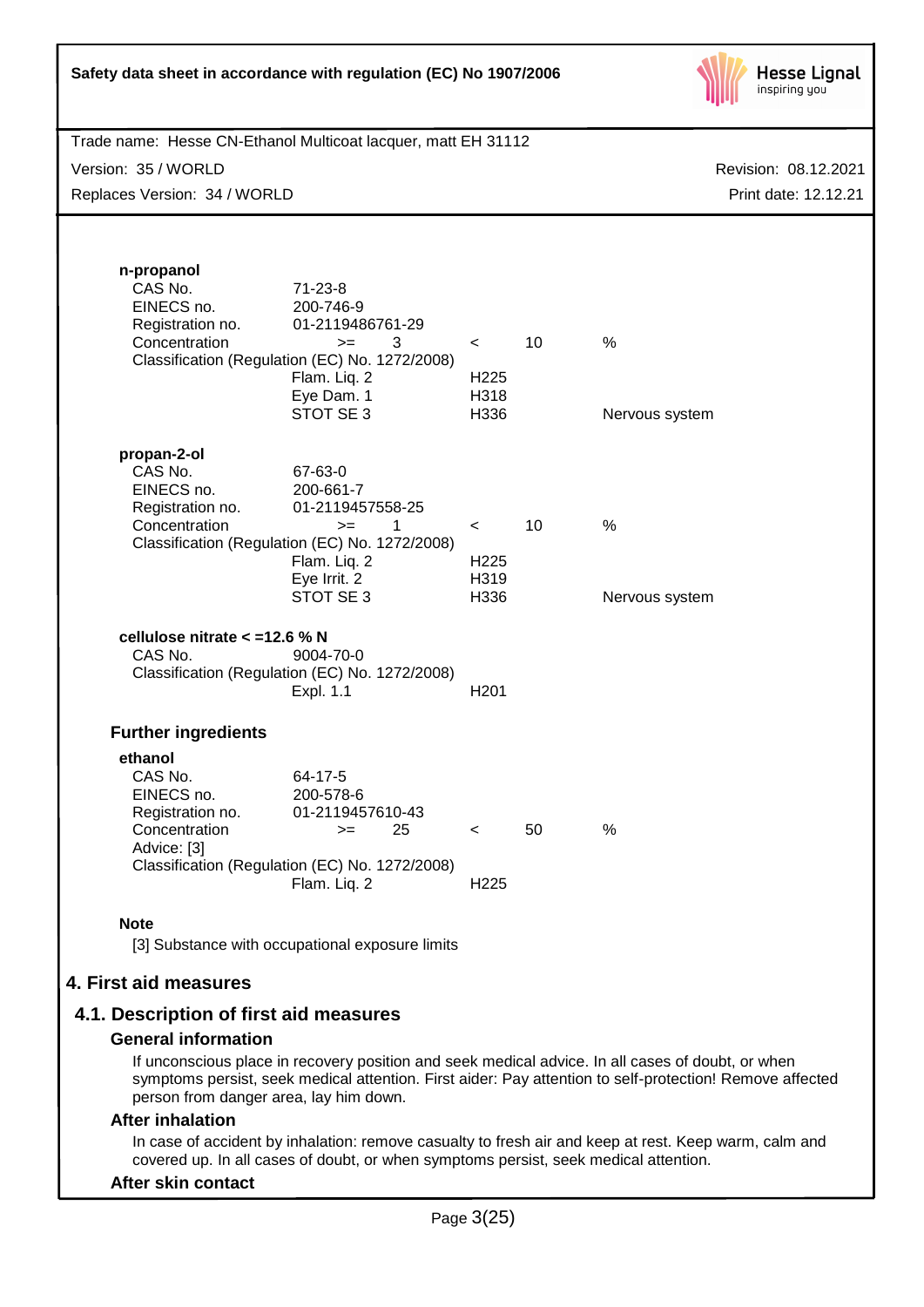

Version: 35 / WORLD

Replaces Version: 34 / WORLD

Revision: 08.12.2021 Print date: 12.12.21

Wash off immediately with soap and water. Do NOT use solvents or thinners. Consult a doctor if skin irritation persists.

#### **After eye contact**

Remove contact lenses, irrigate copiously with clean, fresh water, holding the eyelids apart for at least 10 minutes and seek immediate medical advice. Take medical treatment.

#### **After ingestion**

Do not induce vomiting. Take medical treatment.

### **4.2. Most important symptoms and effects, both acute and delayed**

Symptoms and signs include headache, dizziness, fatigue, muscular weakness, drowsiness and in extreme cases, loss of consciousness. High concentration of vapours may cause irritation to eyes and respiratory system and produce narcotic effects.

### **4.3. Indication of any immediate medical attention and special treatment needed**

#### **Hints for the physician / treatment**

Treat symptomatically.

### **5. Firefighting measures**

### **5.1. Extinguishing media**

#### **Suitable extinguishing media**

Recommended: alcohol resistant foam, CO2, powders, water spray/mist

#### **Non suitable extinguishing media**

Do not use a solid water stream as it may scatter and spread fire.

#### **5.2. Special hazards arising from the substance or mixture**

Fire will produce dense black smoke. In a fire, hazardous decomposition products may be produced. Exposure to decomposition products may cause a health hazard. Vapours can form an explosive mixture with air.

### **5.3. Advice for firefighters**

#### **Special protective equipment for fire-fighting**

In case of combustion evolution of dangerous gases possible. Use self-contained breathing apparatus.

#### **Other information**

Cool closed containers exposed to fire with water. Do not allow run-off from fire fighting to enter drains or water courses. Standard procedure for chemical fires.

### **6. Accidental release measures**

#### **6.1. Personal precautions, protective equipment and emergency procedures**

Eliminate all ignition sources if safe to do so. Ensure adequate ventilation. Do not inhale vapours. Do not inhale gases. Do not inhale mist.

#### **6.2. Environmental precautions**

Do not allow to enter drains or waterways. Do not allow to enter soil, waterways or waste water canal. In case of gas escape or of entry into waterways, soil or drains, inform the responsible authorities.

### **6.3. Methods and material for containment and cleaning up**

Contain and collect spillage with non-combustible absorbent materials, e.g. sand, earth, vermiculite, diatomaceous earth and place in container for disposal according to local regulations (see section 13). Clean contaminated floors and objects thoroughly with water and detergents, observing environmental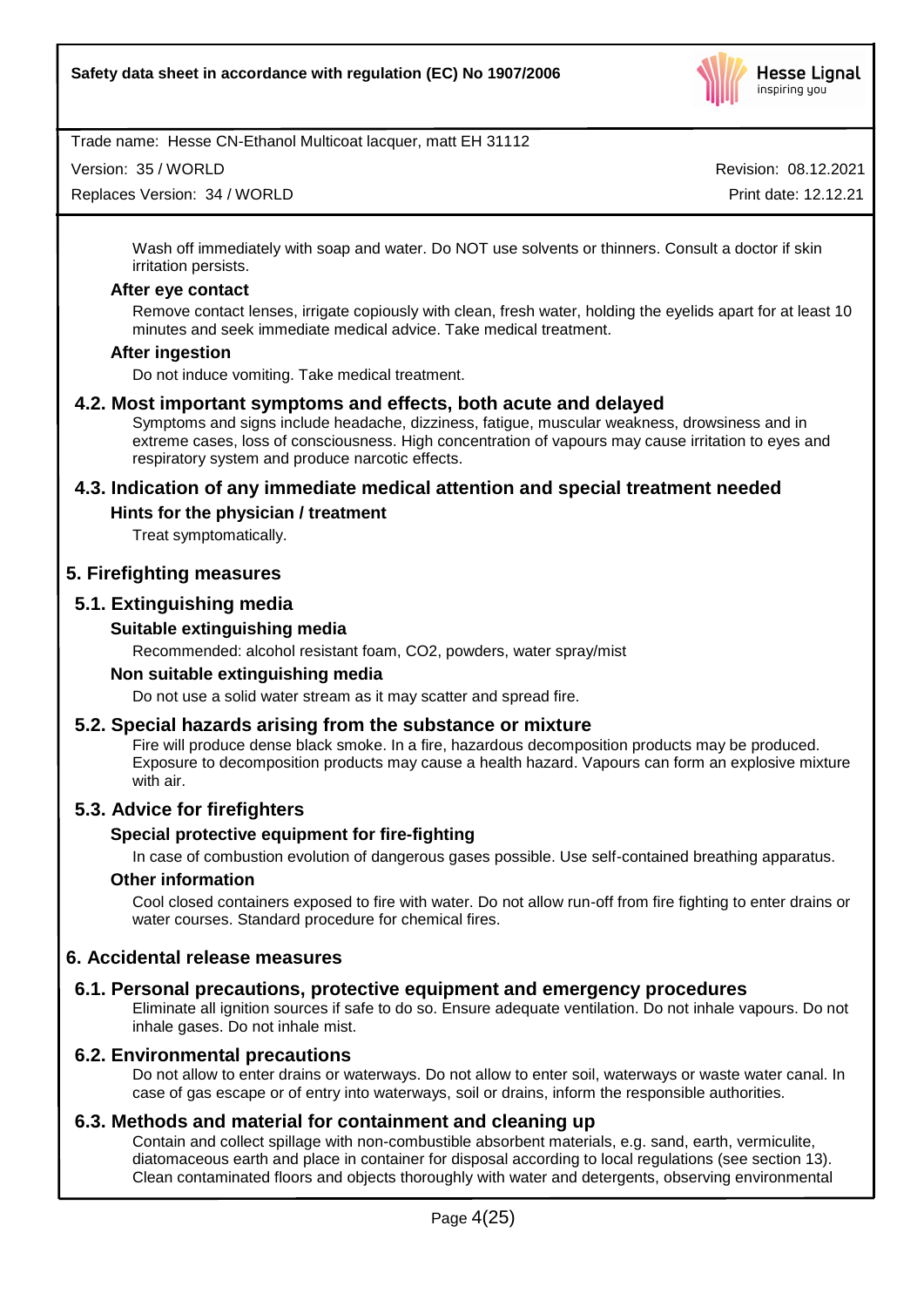

Version: 35 / WORLD

Replaces Version: 34 / WORLD

Revision: 08.12.2021 Print date: 12.12.21

regulations. Do NOT use solvents or thinners. Send in suitable containers for recovery or disposal.

### **6.4. Reference to other sections**

Refer to protective measures listed in Sections 7 and 8.

### **7. Handling and storage**

### **7.1. Precautions for safe handling**

### **Advice on safe handling**

Prevent the creation of flammable or explosive concentrations of vapour in air and avoid vapour concentration higher than the occupational exposure limits. Keep container tightly closed and dry in a cool, well-ventilated place. Use only with adequate ventilation/personal protection. Ensure adequate ventilation. Provide for sufficient ventilation. This can be achieved by local exhaust or general exhaust air collection. Wear a suitable respirator if the ventilation is not sufficient to keep the solvent vapour concentration below the occupational limit values. Avoid contact with skin and eyes. Avoid inhalation of vapour and spray mist. Do no eat, drink or smoke when using this product. Use personal protective clothing. For personal protection see Section 8.

### **Advice on protection against fire and explosion**

Vapours can form an explosive mixture with air. Vapours are heavier than air and may spread along floors. In addition, the product should only be used in areas from which all naked lights and other sources of ignition have been excluded. Mixture may charge electrostatically: always use earthing leads when transferring from one container to another. Take measures to prevent the build up of electrostatic charge. Wear shoes with conductive soles. No sparking tools should be used. Fight fire with normal precautions from a reasonable distance.

### **7.2. Conditions for safe storage, including any incompatibilities**

### **Requirements for storage rooms and vessels**

Provide solvent-resistant and impermeable floor. Keep only in the original container in a cool, well ventilated place. Containers which are opened must be carefully resealed and kept upright to prevent leakage.

#### **Hints on storage assembly**

Store away from oxidising agents, from strongly alkaline and strongly acid materials.

#### **Storage classes**

Storage class according to TRGS 510 3 Flammable liquid

## **Further information on storage conditions**

Protect from frost. Protect from heat and direct sunlight. Keep away from sources of ignition - No smoking. Store in accordance with the particular national regulations.

## **7.3. Specific end use(s)**

See exposure scenario, if available.

## **8. Exposure controls/personal protection**

## **8.1. Control parameters**

## **Other information**

-

## **Derived No/Minimal Effect Levels (DNEL/DMEL)**

## **isobutyl acetate**

Type of value Derived No Effect Level (DNEL)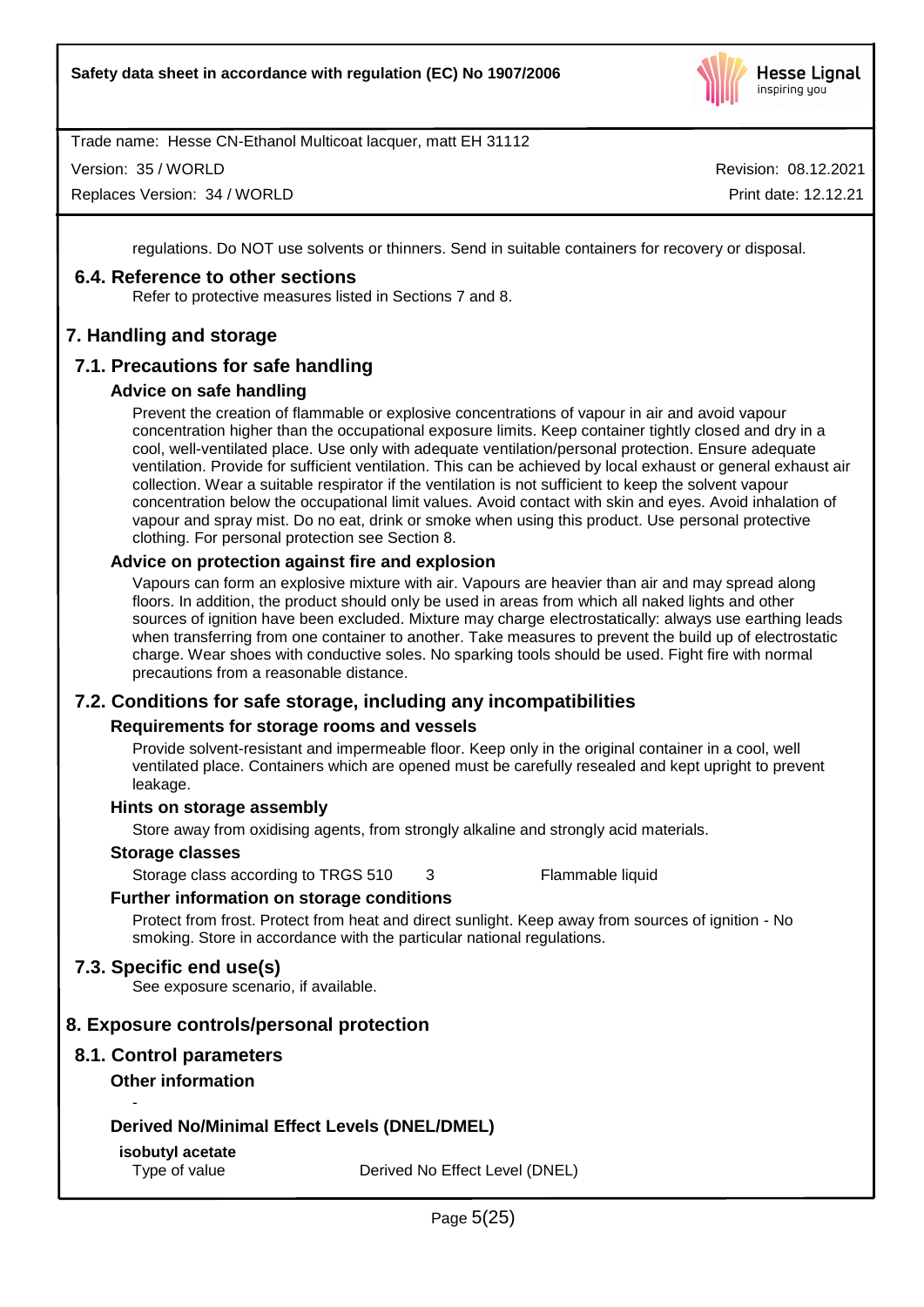

| Trade name: Hesse CN-Ethanol Multicoat lacquer, matt EH 31112 |                                     |                      |
|---------------------------------------------------------------|-------------------------------------|----------------------|
| Version: 35 / WORLD                                           |                                     | Revision: 08.12.2021 |
| Replaces Version: 34 / WORLD                                  |                                     | Print date: 12.12.21 |
|                                                               |                                     |                      |
| Reference group<br>Duration of exposure                       | Workers (professional)<br>Long-term |                      |
| Route of exposure                                             | Dermal exposure                     |                      |
| Mode of action                                                | Systemic effects                    |                      |
| Concentration                                                 | 10                                  | mg/kg/d              |
| Type of value                                                 | Derived No Effect Level (DNEL)      |                      |
| Reference group                                               | Workers (professional)              |                      |
| Duration of exposure                                          | Long-term                           |                      |
| Route of exposure                                             | inhalative                          |                      |
| Mode of action                                                | Systemic effects                    |                      |
| Concentration                                                 | 300                                 | mg/m <sup>3</sup>    |
| Type of value                                                 | Derived No Effect Level (DNEL)      |                      |
| Reference group                                               | Workers (professional)              |                      |
| Duration of exposure                                          | Long-term                           |                      |
| Route of exposure                                             | inhalative                          |                      |
| Mode of action                                                | Local effects                       |                      |
| Concentration                                                 | 300                                 | mg/m <sup>3</sup>    |
| Type of value                                                 | Derived No Effect Level (DNEL)      |                      |
| Reference group                                               | Consumer                            |                      |
| Duration of exposure                                          | Long-term                           |                      |
| Route of exposure                                             | Dermal exposure                     |                      |
| Mode of action                                                | Systemic effects                    |                      |
| Concentration                                                 | 5                                   | mg/kg/d              |
| Type of value                                                 | Derived No Effect Level (DNEL)      |                      |
| Reference group                                               | Consumer                            |                      |
| Duration of exposure                                          | Long-term                           |                      |
| Route of exposure                                             | inhalative                          |                      |
| Mode of action                                                | Systemic effects                    |                      |
| Concentration                                                 | 35,7                                | mg/m <sup>3</sup>    |
| Type of value                                                 | Derived No Effect Level (DNEL)      |                      |
| Reference group                                               | Consumer                            |                      |
| Duration of exposure                                          | Long-term                           |                      |
| Route of exposure                                             | inhalative                          |                      |
| Mode of action                                                | Local effects                       |                      |
| Concentration                                                 | 35,7                                | mg/m <sup>3</sup>    |
| Type of value                                                 | Derived No Effect Level (DNEL)      |                      |
| Reference group                                               | Consumer                            |                      |
| Duration of exposure                                          | Short-term                          |                      |
| Route of exposure                                             | inhalative                          |                      |
| Mode of action                                                | Systemic effects                    |                      |
| Concentration                                                 | 300                                 | mg/m <sup>3</sup>    |
| Type of value                                                 | Derived No Effect Level (DNEL)      |                      |
| Reference group                                               | Consumer                            |                      |
| Duration of exposure                                          | Short-term                          |                      |
| Route of exposure<br>Mode of action                           | inhalative<br>Local effects         |                      |
|                                                               |                                     |                      |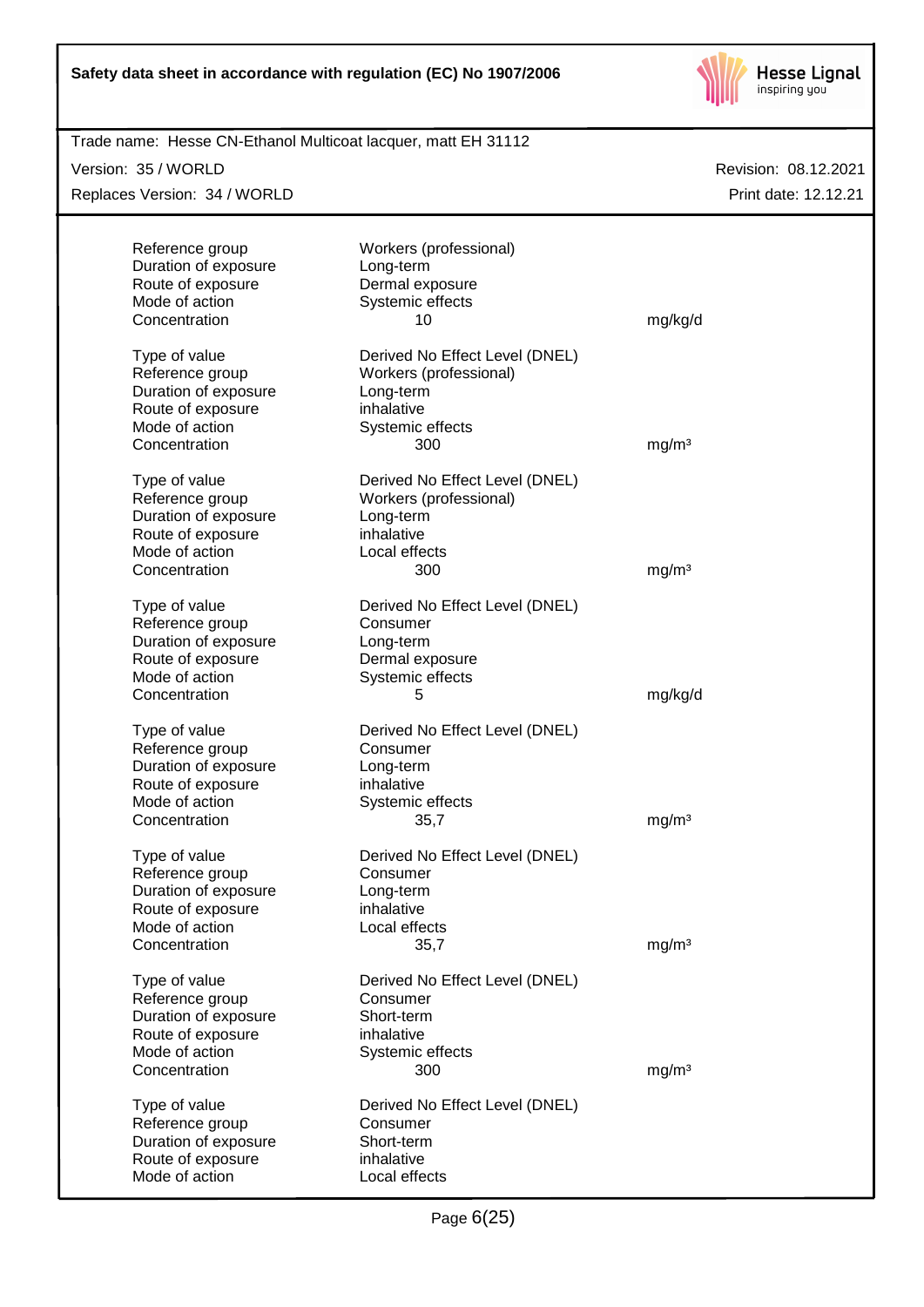

#### Version: 35 / WORLD

Replaces Version: 34 / WORLD

| Concentration        | 300                            | mg/m <sup>3</sup> |  |
|----------------------|--------------------------------|-------------------|--|
| Type of value        | Derived No Effect Level (DNEL) |                   |  |
| Reference group      | Workers (professional)         |                   |  |
| Duration of exposure | Short-term                     |                   |  |
| Route of exposure    | inhalative                     |                   |  |
| Mode of action       | Systemic effects               |                   |  |
| Concentration        | 600                            | mg/m <sup>3</sup> |  |
| Type of value        | Derived No Effect Level (DNEL) |                   |  |
| Reference group      | Workers (professional)         |                   |  |
| Duration of exposure | Short-term                     |                   |  |
| Route of exposure    | inhalative                     |                   |  |
| Mode of action       | Local effects                  |                   |  |
| Concentration        | 600                            | mg/m <sup>3</sup> |  |
| n-butyl acetate      |                                |                   |  |
| Type of value        | Derived No Effect Level (DNEL) |                   |  |
| Reference group      | Workers (professional)         |                   |  |
| Duration of exposure | Long-term                      |                   |  |
| Route of exposure    | Dermal exposure                |                   |  |
| Mode of action       | Systemic effects               |                   |  |
| Concentration        | 11                             | mg/kg/d           |  |
| Type of value        | Derived No Effect Level (DNEL) |                   |  |
| Reference group      | Workers (professional)         |                   |  |
| Duration of exposure | Short-term                     |                   |  |
| Route of exposure    | inhalative                     |                   |  |
| Mode of action       | Systemic effects               |                   |  |
| Concentration        | 600                            | mg/m <sup>3</sup> |  |
| Type of value        | Derived No Effect Level (DNEL) |                   |  |
| Reference group      | Workers (professional)         |                   |  |
| Duration of exposure | Short-term                     |                   |  |
| Route of exposure    | inhalative                     |                   |  |
| Mode of action       | Local effects                  |                   |  |
| Concentration        | 600                            | mg/m <sup>3</sup> |  |
| Type of value        | Derived No Effect Level (DNEL) |                   |  |
| Reference group      | Workers (professional)         |                   |  |
| Duration of exposure | Long-term                      |                   |  |
| Route of exposure    | inhalative                     |                   |  |
| Mode of action       | Local effects                  |                   |  |
| Concentration        | 300                            | mg/m <sup>3</sup> |  |
| Type of value        | Derived No Effect Level (DNEL) |                   |  |
| Reference group      | Workers (professional)         |                   |  |
| Duration of exposure | Long-term                      |                   |  |
| Route of exposure    | inhalative                     |                   |  |
| Mode of action       | Systemic effects               |                   |  |
| Concentration        | 300                            | mg/m <sup>3</sup> |  |
| Type of value        | Derived No Effect Level (DNEL) |                   |  |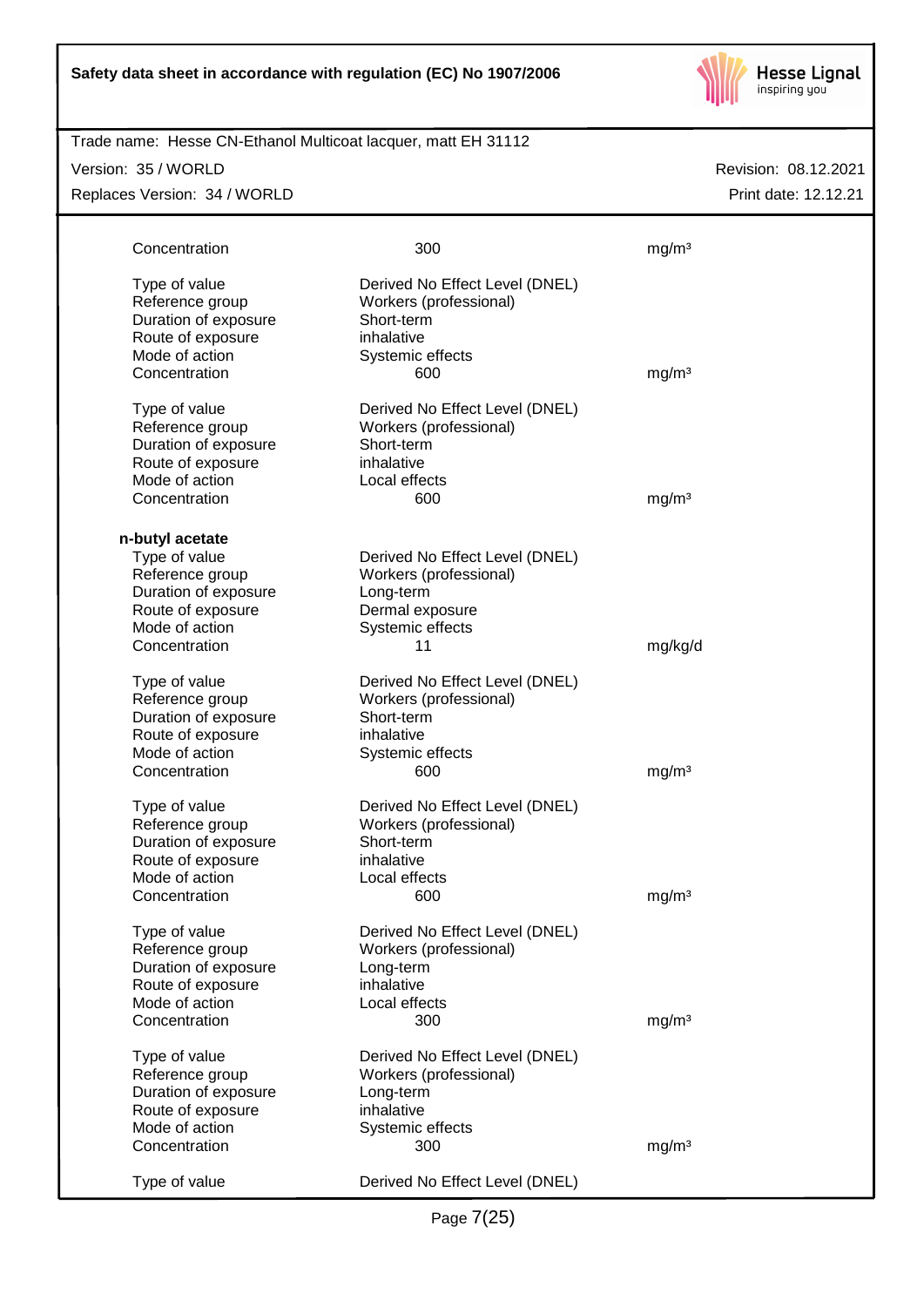

| Trade name: Hesse CN-Ethanol Multicoat lacquer, matt EH 31112 |                                |                   |                      |
|---------------------------------------------------------------|--------------------------------|-------------------|----------------------|
| Version: 35 / WORLD                                           |                                |                   | Revision: 08.12.2021 |
| Replaces Version: 34 / WORLD                                  |                                |                   | Print date: 12.12.21 |
|                                                               |                                |                   |                      |
| Reference group                                               | Consumer                       |                   |                      |
| Duration of exposure                                          | Long-term                      |                   |                      |
| Route of exposure                                             | Dermal exposure                |                   |                      |
| Mode of action<br>Concentration                               | Systemic effects               | mg/kg/d           |                      |
|                                                               | 6                              |                   |                      |
| Type of value                                                 | Derived No Effect Level (DNEL) |                   |                      |
| Reference group                                               | Consumer                       |                   |                      |
| Duration of exposure                                          | Long-term                      |                   |                      |
| Route of exposure                                             | Oral exposure                  |                   |                      |
| Mode of action                                                | Systemic effects               |                   |                      |
| Concentration                                                 | 2                              | mg/kg/d           |                      |
| Type of value                                                 | Derived No Effect Level (DNEL) |                   |                      |
| Reference group                                               | Consumer                       |                   |                      |
| Duration of exposure                                          | Short-term                     |                   |                      |
| Route of exposure                                             | inhalative                     |                   |                      |
| Mode of action                                                | Systemic effects               |                   |                      |
| Concentration                                                 | 300                            | mg/m <sup>3</sup> |                      |
| Type of value                                                 | Derived No Effect Level (DNEL) |                   |                      |
| Reference group                                               | Consumer                       |                   |                      |
| Duration of exposure                                          | Short-term                     |                   |                      |
| Route of exposure                                             | inhalative                     |                   |                      |
| Mode of action                                                | Local effects                  |                   |                      |
| Concentration                                                 | 300                            | mg/m <sup>3</sup> |                      |
| Type of value                                                 | Derived No Effect Level (DNEL) |                   |                      |
| Reference group                                               | Consumer                       |                   |                      |
| Duration of exposure                                          | Long-term                      |                   |                      |
| Route of exposure                                             | inhalative                     |                   |                      |
| Mode of action                                                | Systemic effects               |                   |                      |
| Concentration                                                 | 35,7                           | mg/m <sup>3</sup> |                      |
|                                                               |                                |                   |                      |
| Type of value                                                 | Derived No Effect Level (DNEL) |                   |                      |
| Reference group                                               | Consumer                       |                   |                      |
| Duration of exposure                                          | Long-term                      |                   |                      |
| Route of exposure                                             | inhalative                     |                   |                      |
| Mode of action                                                | Local effects                  |                   |                      |
| Concentration                                                 | 35,7                           | mg/m <sup>3</sup> |                      |
| n-propanol                                                    |                                |                   |                      |
| Type of value                                                 | Derived No Effect Level (DNEL) |                   |                      |
| Reference group                                               | Workers (professional)         |                   |                      |
| Duration of exposure                                          | Long-term                      |                   |                      |
| Route of exposure                                             | Dermal exposure                |                   |                      |
| Mode of action                                                | Systemic effects               |                   |                      |
| Concentration                                                 | 136                            | mg/kg             |                      |
| Type of value                                                 | Derived No Effect Level (DNEL) |                   |                      |
| Reference group                                               | Workers (professional)         |                   |                      |
| Duration of exposure                                          | Long-term                      |                   |                      |

Route of exposure inhalative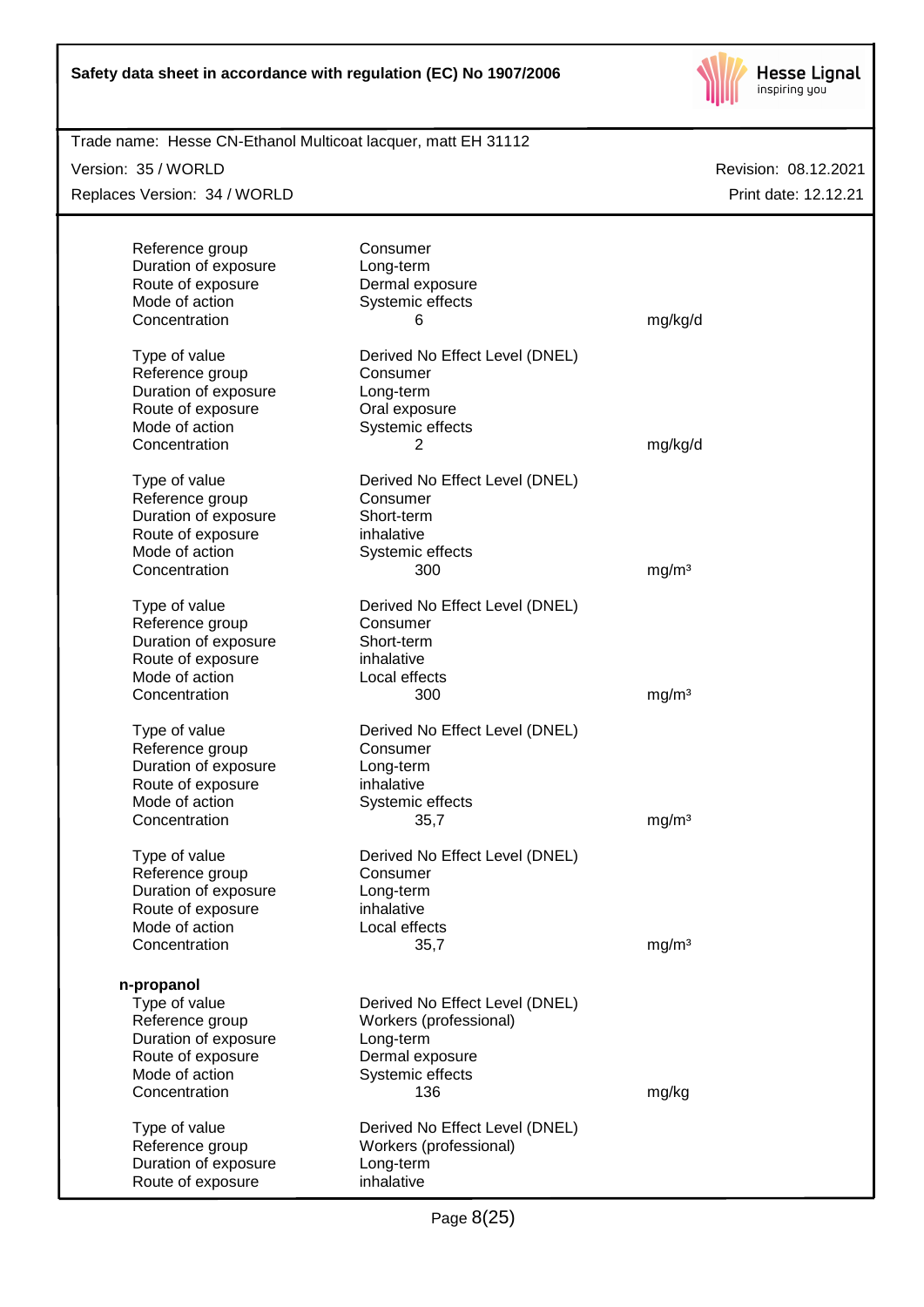

Version: 35 / WORLD

Replaces Version: 34 / WORLD

| Mode of action                                           | Systemic effects                                                       |                   |
|----------------------------------------------------------|------------------------------------------------------------------------|-------------------|
| Concentration                                            | 268                                                                    | mg/m <sup>3</sup> |
| Type of value<br>Reference group<br>Duration of exposure | Derived No Effect Level (DNEL)<br>Workers (professional)<br>Short-term |                   |
| Route of exposure                                        | inhalative                                                             |                   |
| Mode of action                                           | Systemic effects                                                       |                   |
| Concentration                                            | 1723                                                                   | mg/m <sup>3</sup> |
|                                                          |                                                                        |                   |
| Type of value                                            | Derived No Effect Level (DNEL)                                         |                   |
| Reference group                                          | Consumer                                                               |                   |
| Duration of exposure                                     | Long-term                                                              |                   |
| Route of exposure                                        | Dermal exposure                                                        |                   |
| Mode of action                                           | Systemic effects                                                       |                   |
| Concentration                                            | 81                                                                     | mg/kg             |
|                                                          |                                                                        |                   |
| Type of value                                            | Derived No Effect Level (DNEL)                                         |                   |
| Reference group                                          | Consumer                                                               |                   |
| Duration of exposure                                     | Long-term<br>inhalative                                                |                   |
| Route of exposure<br>Mode of action                      |                                                                        |                   |
| Concentration                                            | Systemic effects<br>80                                                 | mg/m <sup>3</sup> |
|                                                          |                                                                        |                   |
| Type of value                                            | Derived No Effect Level (DNEL)                                         |                   |
| Reference group                                          | Consumer                                                               |                   |
| Duration of exposure                                     | Short-term                                                             |                   |
| Route of exposure                                        | inhalative                                                             |                   |
| Mode of action                                           | Systemic effects                                                       |                   |
| Concentration                                            | 1036                                                                   | mg/m <sup>3</sup> |
|                                                          |                                                                        |                   |
| Type of value                                            | Derived No Effect Level (DNEL)                                         |                   |
| Reference group                                          | Consumer                                                               |                   |
| Duration of exposure<br>Route of exposure                | Long-term                                                              |                   |
| Mode of action                                           | Oral exposure<br>Systemic effects                                      |                   |
| Concentration                                            | 61                                                                     | mg/kg             |
|                                                          |                                                                        |                   |
| propan-2-ol                                              |                                                                        |                   |
| Type of value                                            | Derived No Effect Level (DNEL)                                         |                   |
| Reference group                                          | Workers (professional)                                                 |                   |
| Duration of exposure                                     | Long-term                                                              |                   |
| Route of exposure                                        | Dermal exposure                                                        |                   |
| Mode of action                                           | Chronic effects                                                        |                   |
| Concentration                                            | 888                                                                    | mg/kg/d           |
|                                                          |                                                                        |                   |
| Type of value                                            | Derived No Effect Level (DNEL)                                         |                   |
| Reference group                                          | Workers (professional)                                                 |                   |
| Duration of exposure                                     | Long-term                                                              |                   |
| Route of exposure                                        | inhalative                                                             |                   |
| Mode of action<br>Concentration                          | Chronic effects<br>500                                                 | mg/m <sup>3</sup> |
|                                                          |                                                                        |                   |
|                                                          |                                                                        |                   |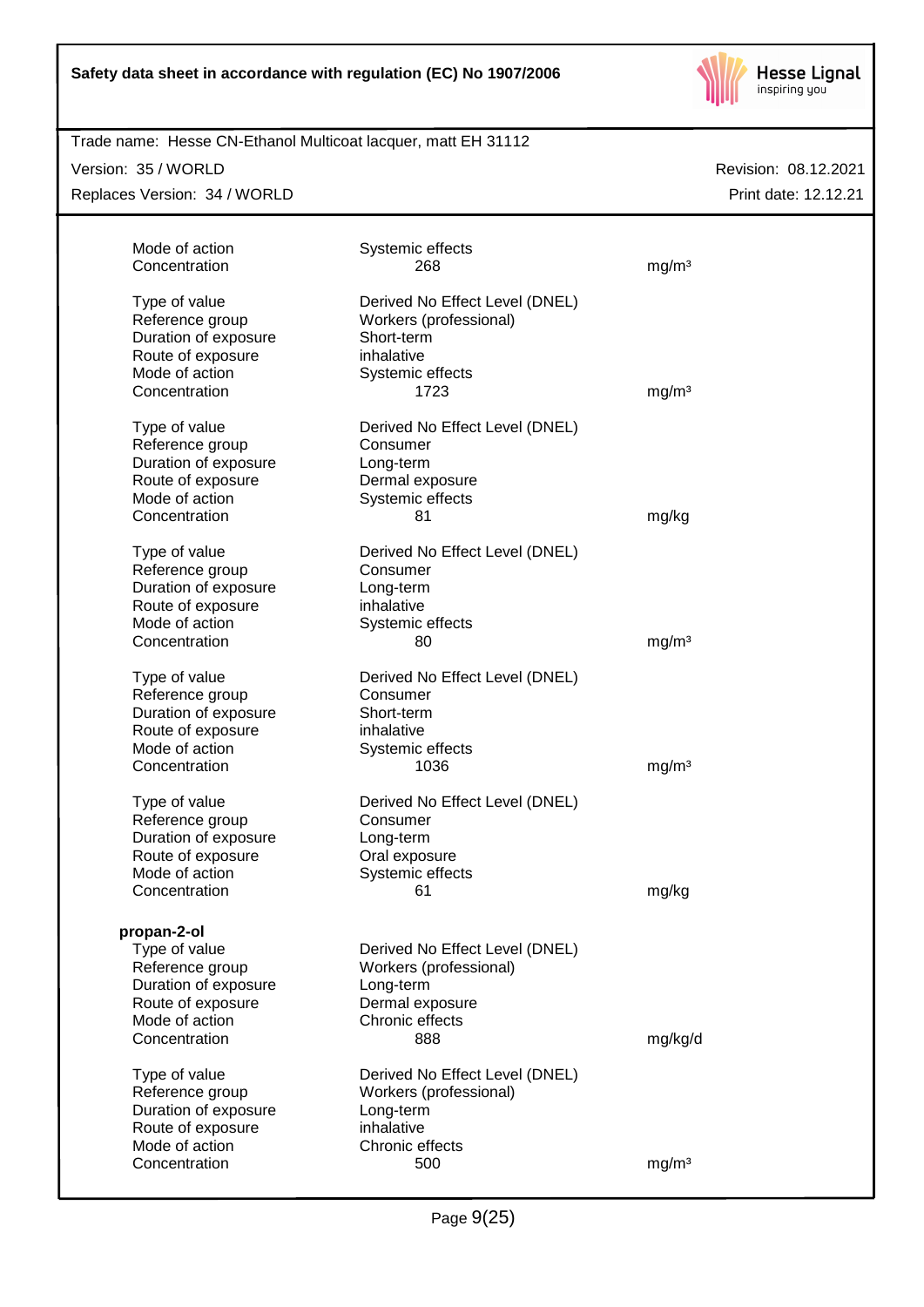

| Trade name: Hesse CN-Ethanol Multicoat lacquer, matt EH 31112 |                                |                      |
|---------------------------------------------------------------|--------------------------------|----------------------|
| Version: 35 / WORLD                                           |                                | Revision: 08.12.2021 |
| Replaces Version: 34 / WORLD                                  |                                | Print date: 12.12.21 |
|                                                               |                                |                      |
| Type of value                                                 | Derived No Effect Level (DNEL) |                      |
| Reference group                                               | Consumer                       |                      |
| Duration of exposure                                          | Long-term                      |                      |
| Route of exposure                                             | inhalative                     |                      |
| Mode of action                                                | Chronic effects                |                      |
| Concentration                                                 | 89                             | mg/m <sup>3</sup>    |
|                                                               |                                |                      |
| Type of value                                                 | Derived No Effect Level (DNEL) |                      |
| Reference group                                               | Consumer                       |                      |
| Duration of exposure                                          | Long-term                      |                      |
| Route of exposure                                             | Oral exposure                  |                      |
| Mode of action                                                | Chronic effects                |                      |
| Concentration                                                 | 26                             | mg/kg/d              |
|                                                               |                                |                      |
| Type of value                                                 | Derived No Effect Level (DNEL) |                      |
| Reference group                                               | Consumer                       |                      |
| Duration of exposure                                          | Long-term                      |                      |
| Route of exposure                                             | Dermal exposure                |                      |
| Mode of action                                                | Systemic effects               |                      |
| Concentration                                                 | 319                            | mg/kg/d              |
|                                                               |                                |                      |
| 2-ethoxy-1-methylethyl acetate                                |                                |                      |
| Type of value                                                 | Derived No Effect Level (DNEL) |                      |
| Reference group                                               | Workers (professional)         |                      |
| Duration of exposure                                          | Short-term                     |                      |
| Route of exposure                                             | inhalative                     |                      |
| Mode of action                                                | Systemic effects               |                      |
| Concentration                                                 | 608                            | mg/m <sup>3</sup>    |
|                                                               |                                |                      |
| Type of value                                                 | Derived No Effect Level (DNEL) |                      |
| Reference group                                               | Workers (professional)         |                      |
| Duration of exposure                                          | Long-term                      |                      |
| Route of exposure                                             | Dermal exposure                |                      |
| Mode of action                                                | Systemic effects               |                      |
| Concentration                                                 | 103                            | mg/kg/d              |
| Type of value                                                 | Derived No Effect Level (DNEL) |                      |
| Reference group                                               | Workers (professional)         |                      |
| Duration of exposure                                          | Long-term                      |                      |
| Route of exposure                                             | inhalative                     |                      |
| Mode of action                                                | Systemic effects               |                      |
| Concentration                                                 | 302                            | mg/m <sup>3</sup>    |
|                                                               |                                |                      |
| Type of value                                                 | Derived No Effect Level (DNEL) |                      |
| Reference group                                               | Consumer                       |                      |
| Duration of exposure                                          | Short-term                     |                      |
| Route of exposure                                             | inhalative                     |                      |
| Mode of action                                                | Systemic effects               |                      |
| Concentration                                                 | 365                            | mg/m <sup>3</sup>    |
|                                                               |                                |                      |
| Type of value                                                 | Derived No Effect Level (DNEL) |                      |
| Reference group                                               | Consumer                       |                      |
| Duration of exposure                                          | Long-term                      |                      |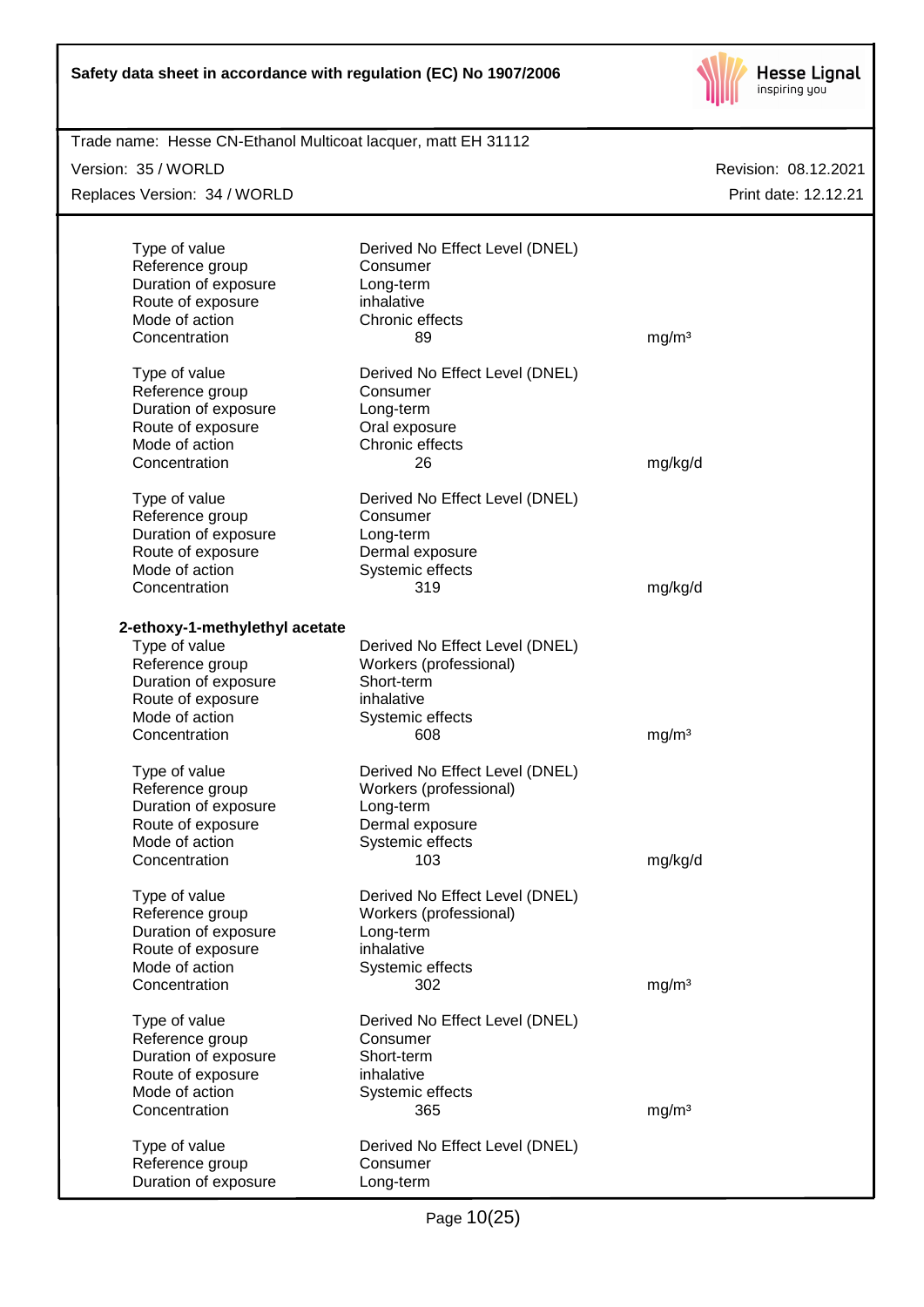

Trade name: Hesse CN-Ethanol Multicoat lacquer, matt EH 31112

Version: 35 / WORLD

Replaces Version: 34 / WORLD

| Route of exposure<br>Mode of action<br>Concentration                                                                        | Dermal exposure<br>Systemic effects<br>62                                                                   | mg/kg/d           |
|-----------------------------------------------------------------------------------------------------------------------------|-------------------------------------------------------------------------------------------------------------|-------------------|
| Type of value<br>Reference group<br>Duration of exposure<br>Route of exposure<br>Mode of action                             | Derived No Effect Level (DNEL)<br>Consumer<br>Long-term<br>inhalative<br>Systemic effects                   |                   |
| Concentration<br>Type of value<br>Reference group<br>Duration of exposure<br>Route of exposure<br>Mode of action            | 181<br>Derived No Effect Level (DNEL)<br>Consumer<br>Long-term<br>Oral exposure<br>Systemic effects         | mg/m <sup>3</sup> |
| Concentration                                                                                                               | 13,1                                                                                                        | mg/kg/d           |
| ethanol<br>Type of value<br>Reference group<br>Duration of exposure<br>Route of exposure<br>Mode of action<br>Concentration | Derived No Effect Level (DNEL)<br>Workers (industrial)<br>Short-term<br>inhalative<br>Local effects<br>1900 | mg/m <sup>3</sup> |
| Type of value<br>Reference group<br>Duration of exposure<br>Route of exposure<br>Mode of action                             | Derived No Effect Level (DNEL)<br>Workers (industrial)<br>Long-term<br>Dermal exposure<br>Systemic effects  |                   |
| Concentration                                                                                                               | 343                                                                                                         | mg/kg/d           |
| Type of value<br>Reference group<br>Duration of exposure<br>Route of exposure<br>Mode of action                             | Derived No Effect Level (DNEL)<br>Workers (industrial)<br>Long-term<br>inhalative<br>Systemic effects       |                   |
| Concentration                                                                                                               | 960                                                                                                         | mg/m <sup>3</sup> |
| Type of value<br>Reference group<br>Duration of exposure<br>Route of exposure<br>Mode of action<br>Concentration            | Derived No Effect Level (DNEL)<br>Consumer<br>Short-term<br>inhalative<br>Acute effects<br>960              | mg/m <sup>3</sup> |
| Type of value<br>Reference group<br>Duration of exposure<br>Route of exposure<br>Mode of action                             | Derived No Effect Level (DNEL)<br>Consumer<br>Long-term<br>Dermal exposure<br>Systemic effects              |                   |
| Concentration                                                                                                               | 206                                                                                                         | mg/kg/d           |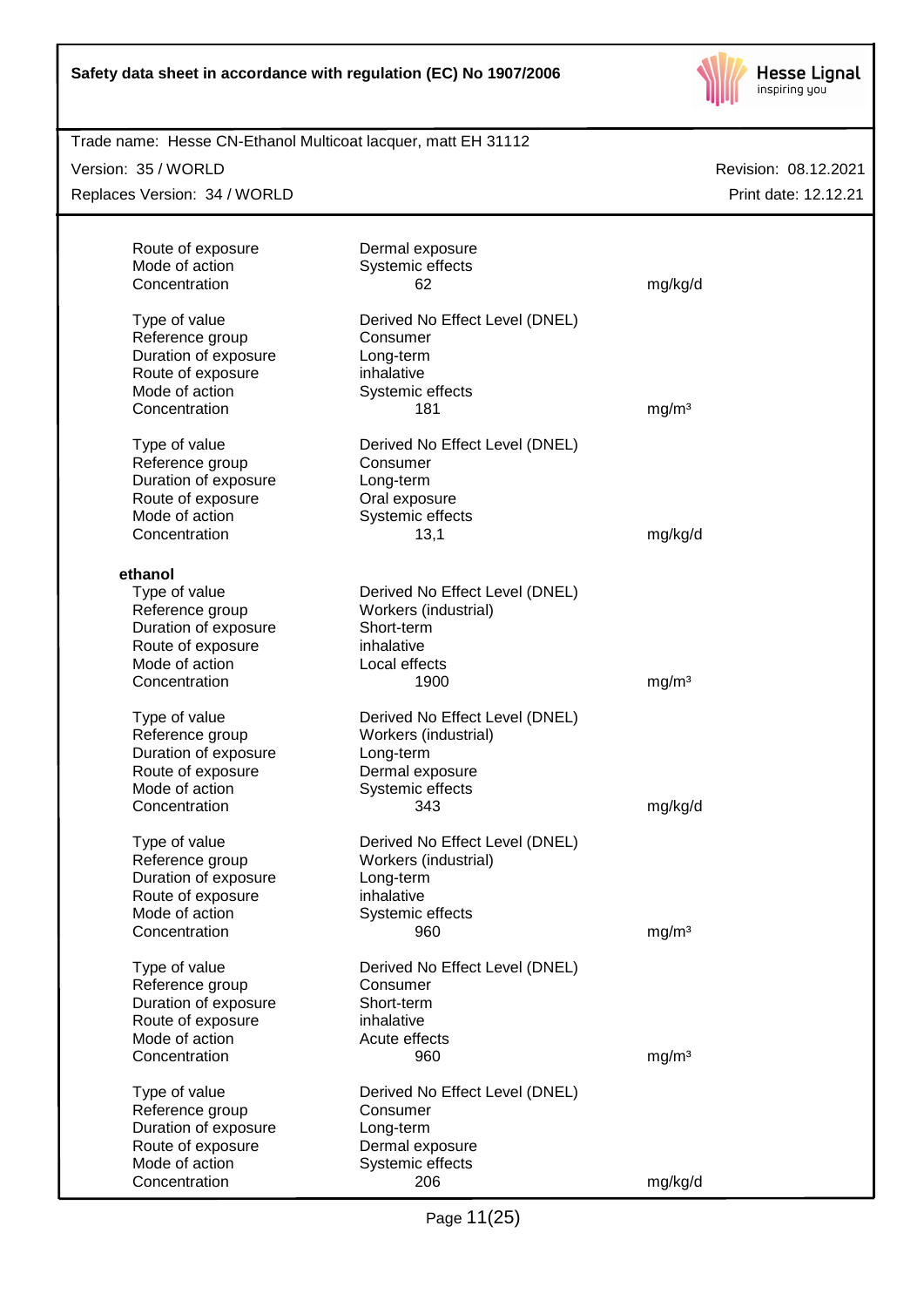| Safety data sheet in accordance with regulation (EC) No 1907/2006 |  |
|-------------------------------------------------------------------|--|
|-------------------------------------------------------------------|--|



| Trade name: Hesse CN-Ethanol Multicoat lacquer, matt EH 31112 |                                |                      |
|---------------------------------------------------------------|--------------------------------|----------------------|
| Version: 35 / WORLD                                           |                                | Revision: 08.12.2021 |
| Replaces Version: 34 / WORLD                                  |                                | Print date: 12.12.21 |
|                                                               |                                |                      |
|                                                               |                                |                      |
| Type of value                                                 | Derived No Effect Level (DNEL) |                      |
| Reference group                                               | Consumer                       |                      |
| Duration of exposure                                          | Long-term                      |                      |
| Route of exposure                                             | inhalative                     |                      |
| Mode of action                                                | Systemic effects               |                      |
| Concentration                                                 | 114                            | mg/m <sup>3</sup>    |
| Type of value                                                 | Derived No Effect Level (DNEL) |                      |
| Reference group                                               | Consumer                       |                      |
| Duration of exposure                                          | Long-term                      |                      |
| Route of exposure                                             | Oral exposure                  |                      |
| Mode of action                                                | Systemic effects               |                      |
| Concentration                                                 | 87                             | mg/kg/d              |
|                                                               |                                |                      |
| <b>Predicted No Effect Concentration (PNEC)</b>               |                                |                      |
| isobutyl acetate                                              |                                |                      |
| Type of value                                                 | PNEC                           |                      |
| <b>Type</b>                                                   | Freshwater                     |                      |
| Concentration                                                 | 0,17                           | mg/l                 |
| Type of value                                                 | <b>PNEC</b>                    |                      |
| <b>Type</b>                                                   | Saltwater                      |                      |
| Concentration                                                 | 0,017                          | mg/l                 |
|                                                               |                                |                      |
| Type of value                                                 | <b>PNEC</b>                    |                      |
| <b>Type</b>                                                   | Water                          |                      |
| Conditions                                                    | sporadic release               |                      |
| Concentration                                                 | 0,34                           | mg/l                 |
| Type of value                                                 | <b>PNEC</b>                    |                      |
| <b>Type</b>                                                   | Sewage treatment plant (STP)   |                      |
| Concentration                                                 | 200                            | mg/l                 |
|                                                               |                                |                      |
| Type of value                                                 | <b>PNEC</b>                    |                      |
| <b>Type</b>                                                   | Fresh water sediment           |                      |
| Concentration                                                 | 0,877                          | mg/kg                |
| Type of value                                                 | <b>PNEC</b>                    |                      |
| <b>Type</b>                                                   | saltwater sediment             |                      |
| Concentration                                                 | 0,0877                         | mg/kg                |
|                                                               |                                |                      |
| Type of value                                                 | <b>PNEC</b>                    |                      |
| <b>Type</b>                                                   | Soil                           |                      |
| Concentration                                                 | 0,0755                         | mg/kg                |
|                                                               |                                |                      |
| n-butyl acetate                                               | <b>PNEC</b>                    |                      |
| Type of value                                                 |                                |                      |
| <b>Type</b><br>Concentration                                  | Freshwater                     |                      |
|                                                               | 0,18                           | mg/l                 |
| Type of value                                                 | <b>PNEC</b>                    |                      |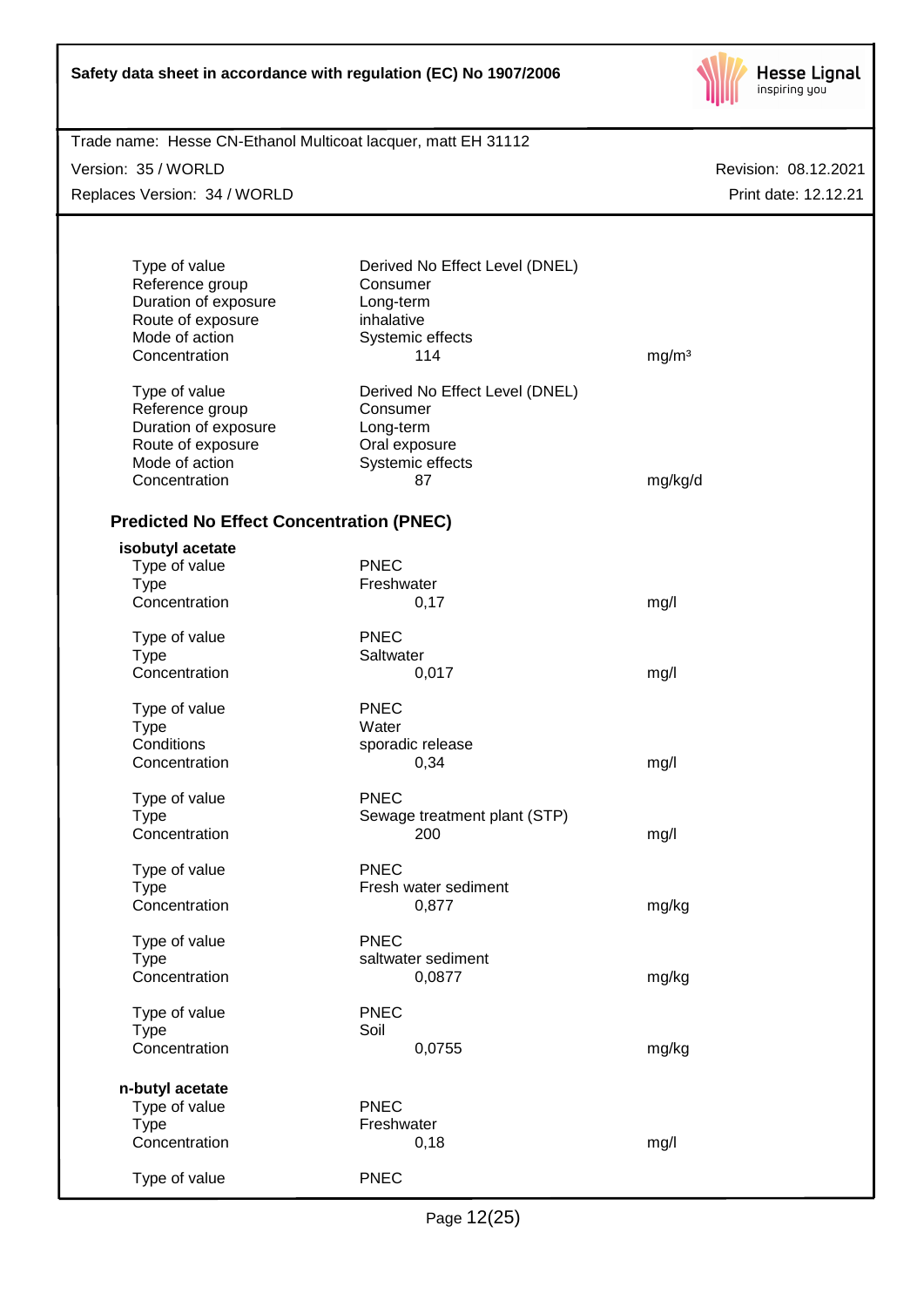

#### Version: 35 / WORLD

Replaces Version: 34 / WORLD

| <b>Type</b><br>Concentration                                | Saltwater<br>0,018                                  | mg/l  |
|-------------------------------------------------------------|-----------------------------------------------------|-------|
| Type of value<br><b>Type</b><br>Concentration               | <b>PNEC</b><br>Sewage treatment plant (STP)<br>35,6 | mg/l  |
| Type of value<br><b>Type</b><br>Conditions<br>Concentration | <b>PNEC</b><br>Water<br>sporadic release<br>0,36    | mg/l  |
| Type of value<br><b>Type</b><br>Concentration               | <b>PNEC</b><br>Fresh water sediment<br>0,981        | mg/kg |
| Type of value<br><b>Type</b><br>Concentration               | <b>PNEC</b><br>saltwater sediment<br>0,0981         | mg/l  |
| Type of value<br><b>Type</b><br>Concentration               | <b>PNEC</b><br>Soil<br>0,0903                       | mg/kg |
| n-propanol<br>Type of value<br><b>Type</b><br>Concentration | <b>PNEC</b><br>Freshwater<br>10                     | mg/l  |
| Type of value<br><b>Type</b><br>Concentration               | <b>PNEC</b><br>Sewage treatment plant (STP)<br>96   | mg/l  |
| Type of value<br><b>Type</b><br>Concentration               | <b>PNEC</b><br>Soil<br>2,2                          | mg/kg |
| Type of value<br><b>Type</b><br>Concentration               | <b>PNEC</b><br>saltwater sediment<br>2,28           | mg/kg |
| Type of value<br><b>Type</b><br>Concentration               | <b>PNEC</b><br>Fresh water sediment<br>22,8         | mg/kg |
| Type of value<br>Conditions<br>Concentration                | <b>PNEC</b><br>sporadic release<br>10               | mg/l  |
| Type of value<br><b>Type</b><br>Concentration               | <b>PNEC</b><br>Saltwater<br>1                       | mg/l  |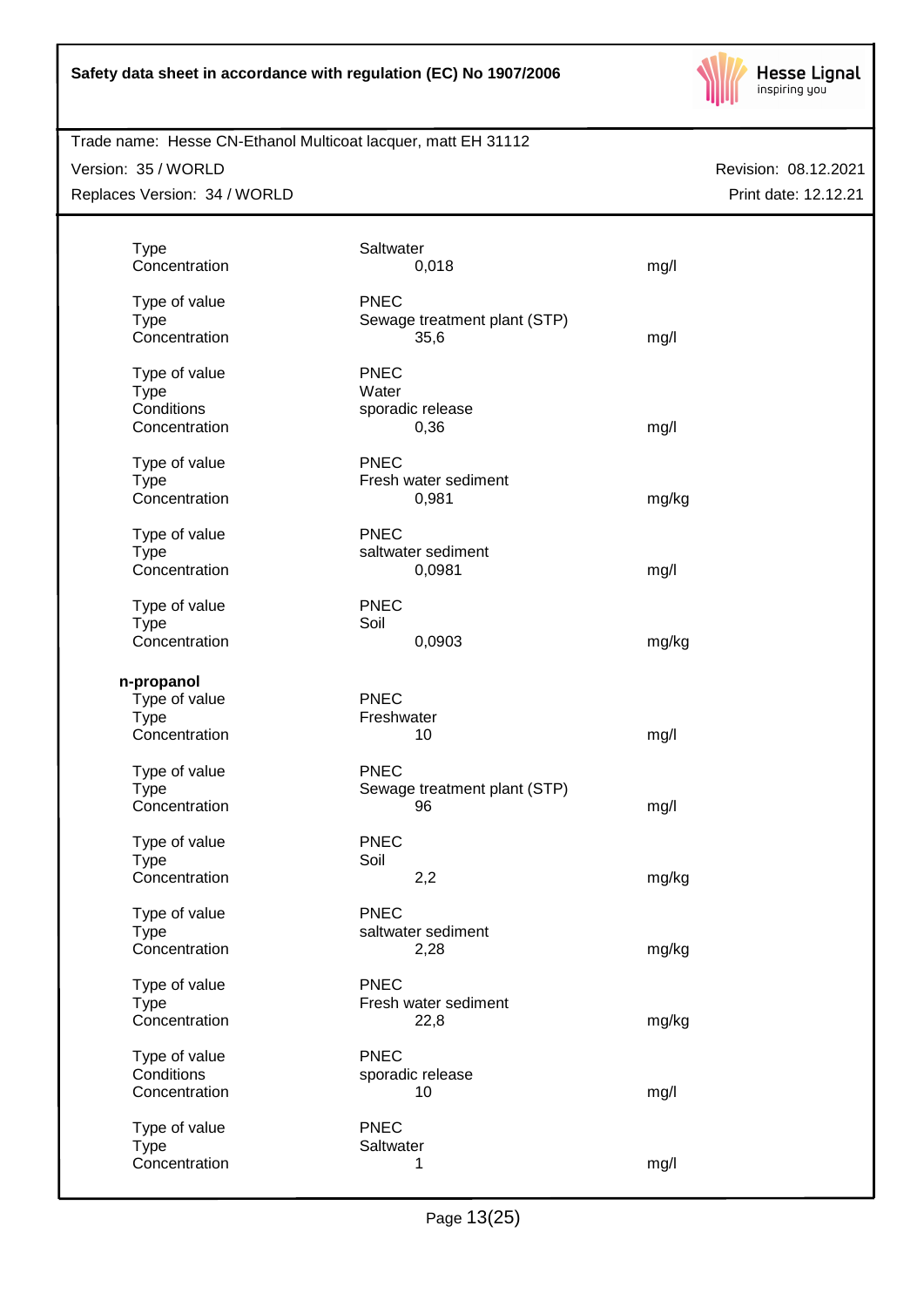

Trade name: Hesse CN-Ethanol Multicoat lacquer, matt EH 31112

Version: 35 / WORLD

Replaces Version: 34 / WORLD

| propan-2-ol<br>Type of value<br><b>Type</b><br>Concentration                    | <b>PNEC</b><br>Freshwater<br>140,9                  | mg/l  |
|---------------------------------------------------------------------------------|-----------------------------------------------------|-------|
| Type of value<br><b>Type</b><br>Concentration                                   | <b>PNEC</b><br>Saltwater<br>140,9                   | mg/l  |
| Type of value<br>Conditions<br>Concentration                                    | <b>PNEC</b><br>sporadic release<br>140,9            | mg/l  |
| Type of value<br><b>Type</b><br>Concentration                                   | <b>PNEC</b><br>Fresh water sediment<br>552          | mg/kg |
| Type of value<br><b>Type</b><br>Concentration                                   | <b>PNEC</b><br>saltwater sediment<br>552            | mg/kg |
| Type of value<br><b>Type</b><br>Concentration                                   | <b>PNEC</b><br>Soil<br>28                           | mg/kg |
| Type of value<br><b>Type</b><br>Concentration                                   | <b>PNEC</b><br>Sewage treatment plant (STP)<br>2251 | mg/l  |
| 2-ethoxy-1-methylethyl acetate<br>Type of value<br><b>Type</b><br>Concentration | <b>PNEC</b><br>Freshwater<br>1,3                    | mg/l  |
| Type of value<br><b>Type</b><br>Concentration                                   | <b>PNEC</b><br>Saltwater<br>0,13                    | mg/l  |
| Type of value<br><b>Type</b><br>Concentration                                   | <b>PNEC</b><br>Fresh water sediment<br>6,4          | mg/kg |
| Type of value<br><b>Type</b><br>Concentration                                   | <b>PNEC</b><br>saltwater sediment<br>0,64           | mg/kg |
| Type of value<br><b>Type</b><br>Concentration                                   | <b>PNEC</b><br>Soil<br>1,34                         | mg/kg |
| Type of value<br><b>Type</b><br>Concentration                                   | <b>PNEC</b><br>Sewage treatment plant (STP)<br>62,5 | mg/l  |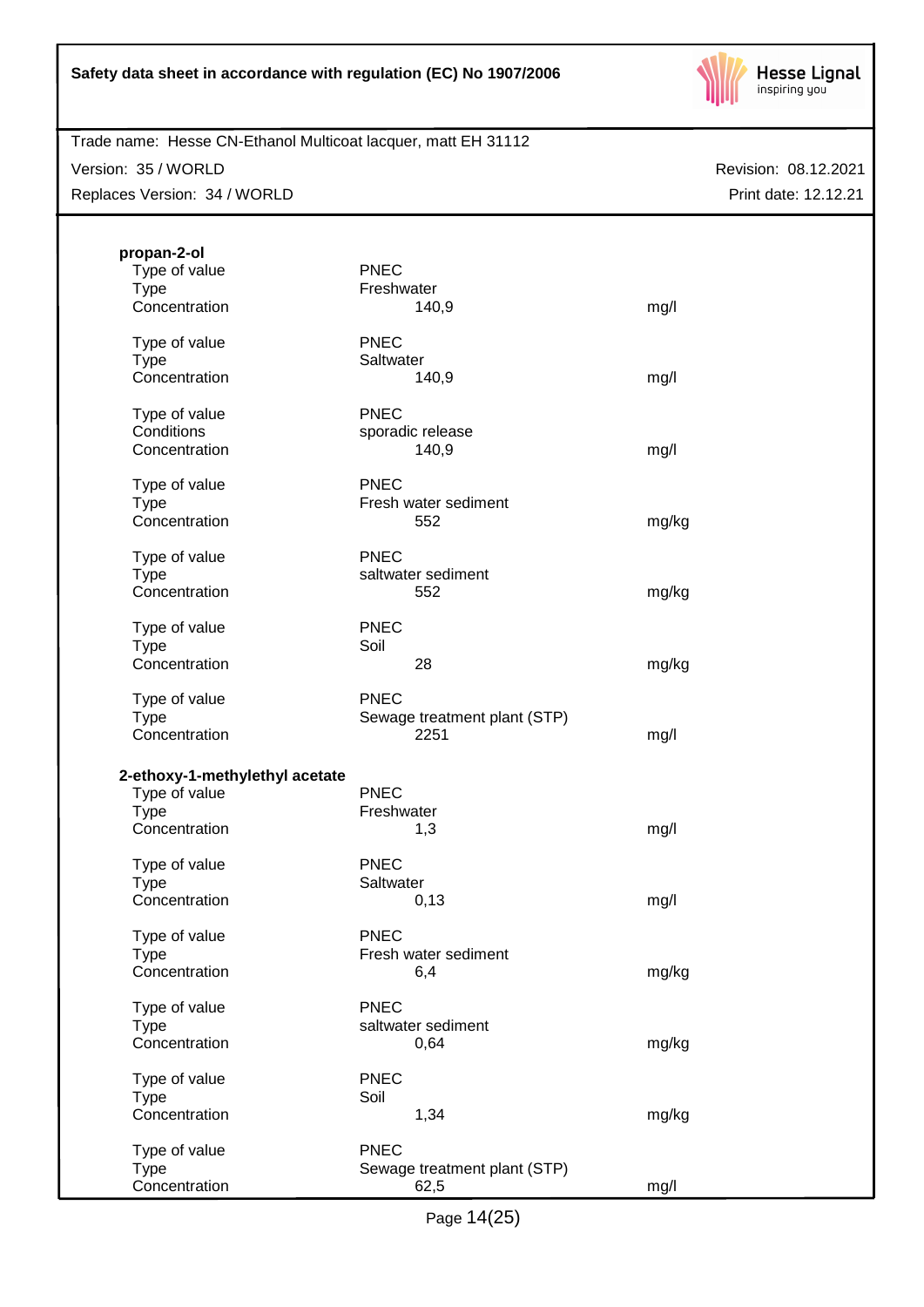

Trade name: Hesse CN-Ethanol Multicoat lacquer, matt EH 31112

Version: 35 / WORLD

Replaces Version: 34 / WORLD

Revision: 08.12.2021 Print date: 12.12.21

| ethanol<br>Type of value<br><b>Type</b>       | <b>PNEC</b><br>Freshwater                          |       |
|-----------------------------------------------|----------------------------------------------------|-------|
| Concentration                                 | 0,96                                               | mg/l  |
| Type of value<br><b>Type</b><br>Concentration | <b>PNEC</b><br>marine water<br>0,79                | mg/l  |
| Type of value<br>Conditions<br>Concentration  | <b>PNEC</b><br>sporadic release<br>2,75            | mg/l  |
| Type of value<br><b>Type</b><br>Concentration | <b>PNEC</b><br>Sewage treatment plant (STP)<br>580 | mg/l  |
| Type of value<br><b>Type</b><br>Concentration | <b>PNEC</b><br>Fresh water sediment<br>3,6         | mg/kg |
| Type of value<br><b>Type</b><br>Concentration | <b>PNEC</b><br>saltwater sediment<br>2,9           | mg/kg |
| Type of value<br><b>Type</b><br>Concentration | <b>PNEC</b><br>Soil<br>0.63                        | mg/kg |

### **8.2. Exposure controls**

#### **Exposure controls**

Users are advised to consider national Occupational Exposure Limits or other equivalent values. Provide for sufficient ventilation. This can be achieved by local exhaust or general exhaust air collection. Wear a suitable respirator if the ventilation is not sufficient to keep the solvent vapour concentration below the occupational limit values.

#### **Respiratory protection**

Avoid inhalation of vapour and spray mist. Use breathing apparatus if exposed to vapours/dust/aerosol. Recommended Filter type: Respiratory protection mask with combination filter A/P2

#### **Hand protection**

| Protective gloves complying with EN 374.                    |      |     |                                                                                                       |
|-------------------------------------------------------------|------|-----|-------------------------------------------------------------------------------------------------------|
| Glove material                                              |      |     |                                                                                                       |
| Multilayer gloves made from                                 |      |     |                                                                                                       |
| Appropriate Material                                        |      |     | Fluorinated rubber / butyl-rubber                                                                     |
| Material thickness                                          | $>=$ | 0.7 | mm                                                                                                    |
| Breakthrough time                                           | $>=$ | 30  | min                                                                                                   |
|                                                             |      |     | This recommendation is valid only for the product named in this safety data sheet supplied by us, and |
| only for the indicated intended use purposes.               |      |     |                                                                                                       |
|                                                             |      |     | For special purposes, it is recommended to check the resistance to chemicals of the protective gloves |
| mentioned above together with the supplier of these gloves. |      |     |                                                                                                       |
|                                                             |      |     | The instructions and information provided by the glove manufacturer on use, storage, maintenance and  |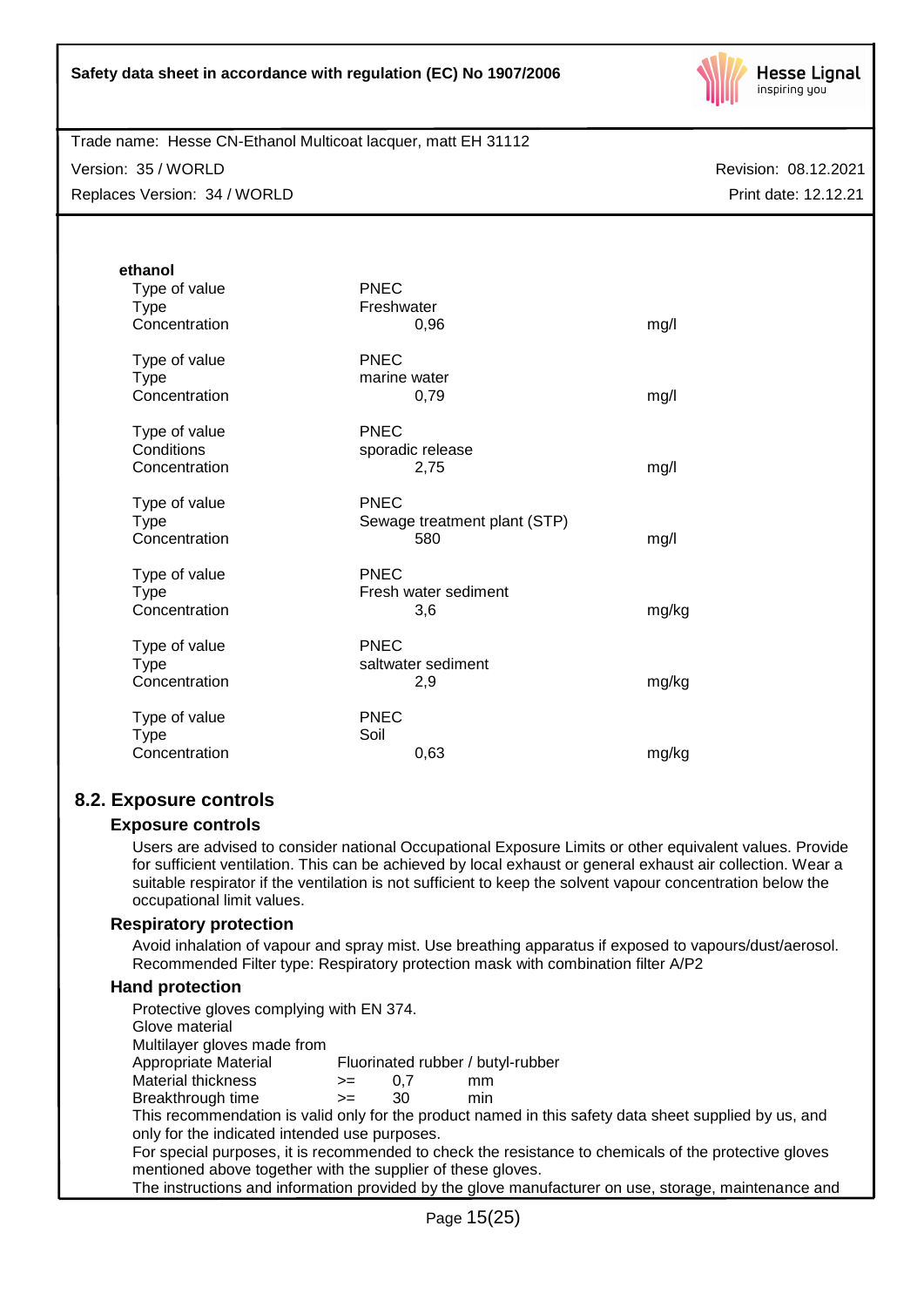

Version: 35 / WORLD

Replaces Version: 34 / WORLD

Revision: 08.12.2021

Print date: 12.12.21

replacement must be followed.

The breakthrough time must be greater than the end use time of the product. Gloves should be replaced regularly and if there is any sign of damage to the glove material. The performance or effectiveness of the glove may be reduced by physical/ chemical damage and poor maintenance.

#### **Eye protection**

Wear eye glasses with side protection according to EN 166.

#### **Body protection**

Wear suitable protective clothing. Remove contaminated clothing and wash it before reuse. Wash hands before breaks and after work.

### **9. Physical and chemical properties**

## **9.1. Information on basic physical and chemical properties**

| <b>INTERNATION OF BESIC PHYSICAL AND CHEMICAL PLOPER RES</b><br><b>Form</b> | liquid       |                |             |      |
|-----------------------------------------------------------------------------|--------------|----------------|-------------|------|
| <b>Colour</b>                                                               | colourless   |                |             |      |
| <b>Odour</b>                                                                | alcohol-like |                |             |      |
| <b>Odour threshold</b>                                                      |              |                |             |      |
| Remarks                                                                     |              | not determined |             |      |
| <b>Melting point</b>                                                        |              |                |             |      |
| Remarks                                                                     |              | not determined |             |      |
| <b>Freezing point</b>                                                       |              |                |             |      |
| Remarks                                                                     |              | not determined |             |      |
| Initial boiling point and boiling range                                     |              |                |             |      |
| Remarks                                                                     |              | not determined |             |      |
| <b>Flash point</b>                                                          |              |                |             |      |
| Value                                                                       |              | 10             |             | °C   |
| <b>Evaporation rate</b>                                                     |              |                |             |      |
| Remarks                                                                     |              | not determined |             |      |
| <b>Flammability (solid, gas)</b>                                            |              |                |             |      |
| not determined                                                              |              |                |             |      |
| Upper/lower flammability or explosive limits                                |              |                |             |      |
| Remarks                                                                     |              | not determined |             |      |
| <b>Vapour pressure</b>                                                      |              |                |             |      |
| <b>Remarks</b>                                                              |              | not determined |             |      |
| <b>Vapour density</b>                                                       |              |                |             |      |
| <b>Remarks</b>                                                              |              | not determined |             |      |
| <b>Density</b>                                                              |              |                |             |      |
| Value                                                                       | appr.        | 0,914          |             | kg/l |
| Temperature                                                                 |              | 20             | $^{\circ}C$ |      |
| <b>Solubility in water</b>                                                  |              |                |             |      |
| <b>Remarks</b>                                                              |              | not determined |             |      |
| Solubility(ies)                                                             |              |                |             |      |
| <b>Remarks</b>                                                              |              | not determined |             |      |
|                                                                             |              |                |             |      |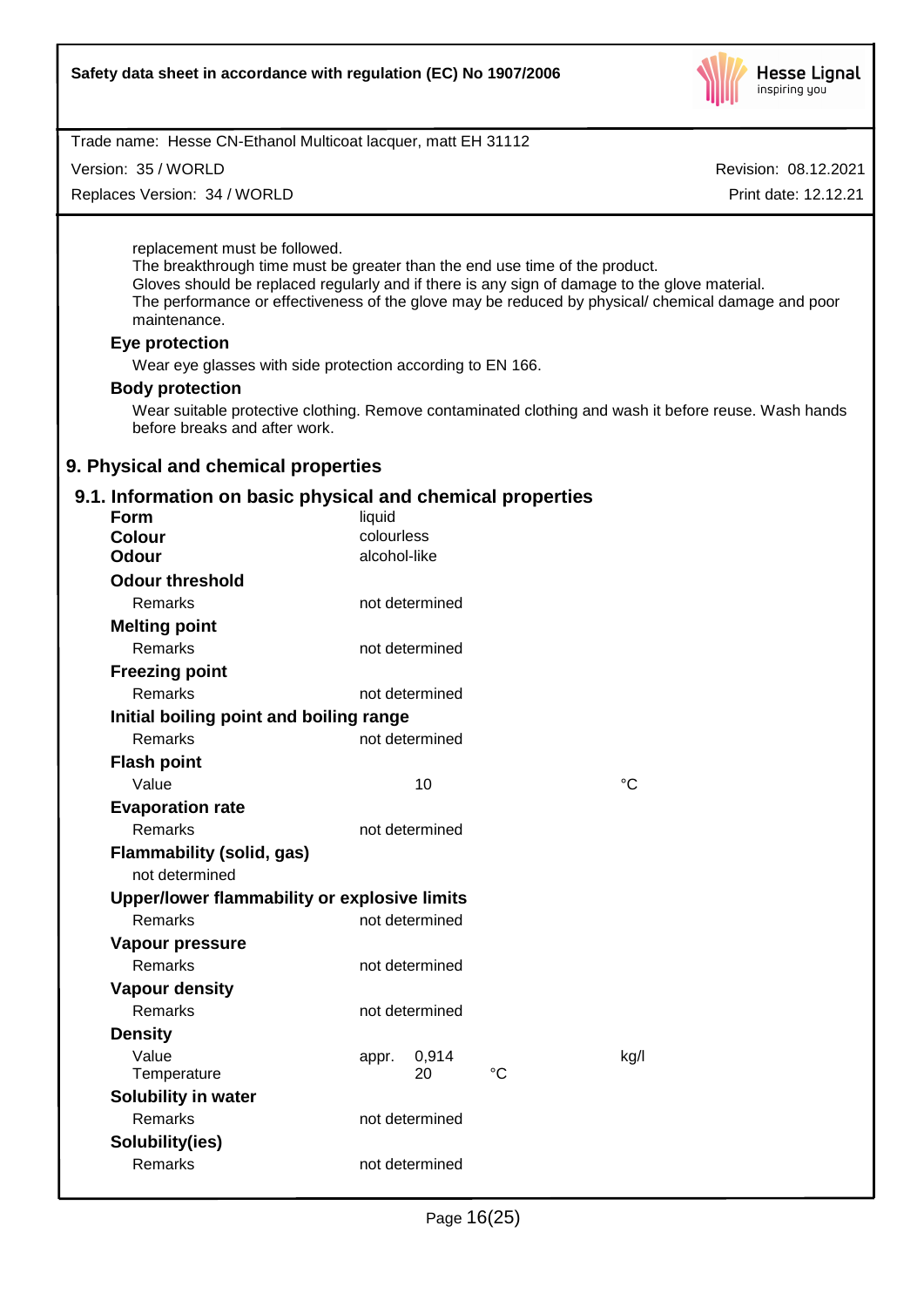

Version: 35 / WORLD

Replaces Version: 34 / WORLD

Revision: 08.12.2021 Print date: 12.12.21

| <b>Partition coefficient: n-octanol/water</b> |                |    |    |   |
|-----------------------------------------------|----------------|----|----|---|
| Remarks                                       | not determined |    |    |   |
| Ignition temperature                          |                |    |    |   |
| Remarks                                       | not determined |    |    |   |
| <b>Decomposition temperature</b>              |                |    |    |   |
| Remarks                                       | not determined |    |    |   |
| Viscosity                                     |                |    |    |   |
| Remarks                                       | not determined |    |    |   |
| <b>Efflux time</b>                            |                |    |    |   |
| Value                                         | 28             | to | 34 | S |
| Temperature                                   | 20             | °C |    |   |
| Method                                        | DIN 53211 4 mm |    |    |   |
| <b>Explosive properties</b>                   |                |    |    |   |
| evaluation                                    | not determined |    |    |   |
| <b>Oxidising properties</b>                   |                |    |    |   |
| Remarks                                       | not determined |    |    |   |
| 9.2. Other information                        |                |    |    |   |
| Non-volatile content                          |                |    |    |   |

**Other information**

This information is not available.

## **10. Stability and reactivity**

### **10.1. Reactivity**

Stable under recommended storage and handling conditions (see section 7).

Value 21,7 %

#### **10.2. Chemical stability**

Stable under normal conditions.

## **10.3. Possibility of hazardous reactions**

To avoid thermal decomposition, do not overheat.

Method calculated value

### **10.4. Conditions to avoid**

Isolate from sources of heat, sparks and open flame.

#### **10.5. Incompatible materials**

Keep away from oxidising agents, strongly alkaline and strongly acid materials in order to avoid exothermic reactions.

### **10.6. Hazardous decomposition products**

Carbon monoxide and carbon dioxide, nitrous oxides (NOx), dense black smoke, No decomposition if used as prescribed.

### **11. Toxicological information**

**11.1. Information on toxicological effects**

### **Acute oral toxicity**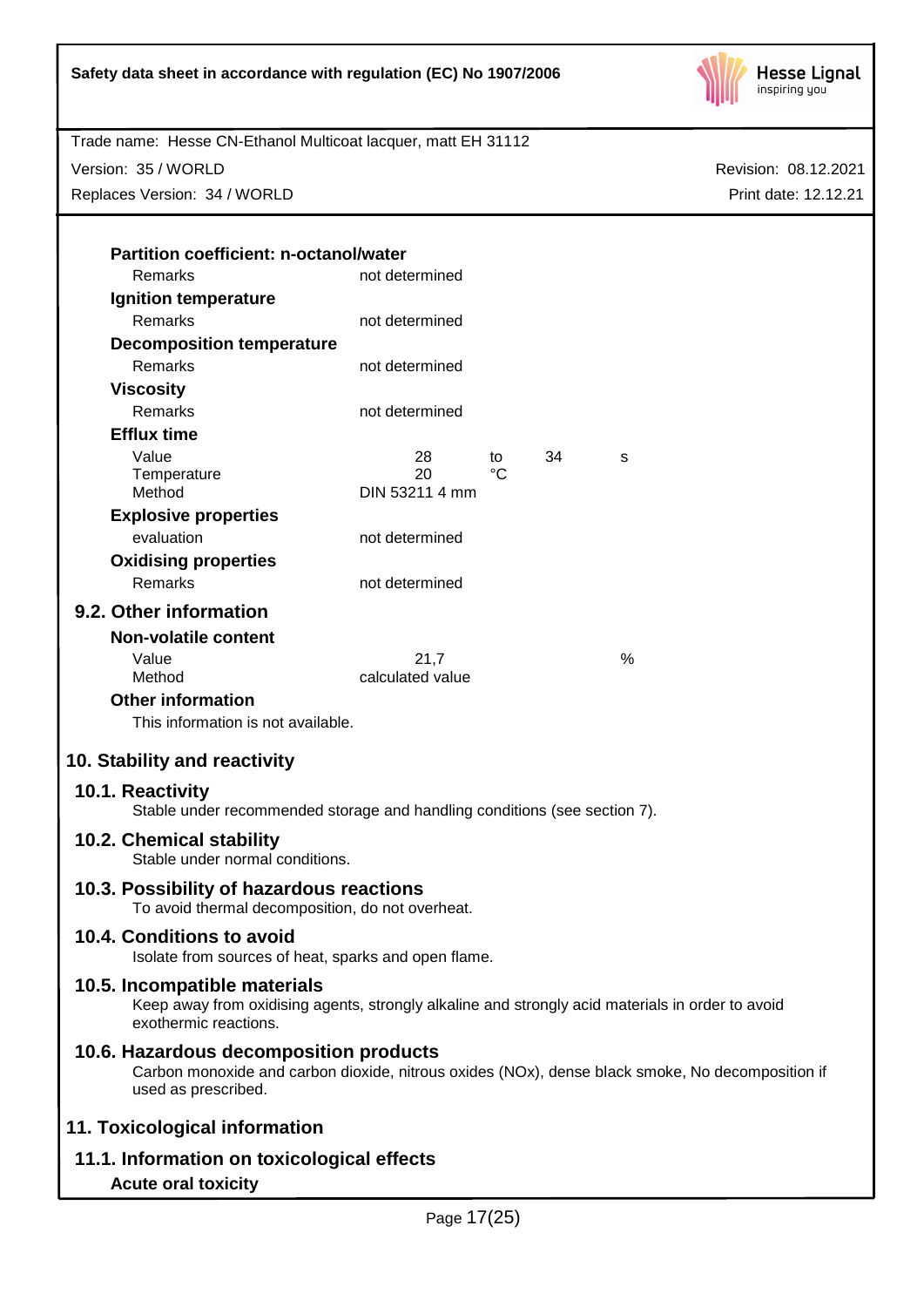

Version: 35 / WORLD

Replaces Version: 34 / WORLD

| Method<br>Remarks                                                           | Calculation method (Regulation (EC) No. 1272/2008)<br>Based on available data, the classification criteria are not met.          |
|-----------------------------------------------------------------------------|----------------------------------------------------------------------------------------------------------------------------------|
| <b>Acute dermal toxicity</b>                                                |                                                                                                                                  |
| Method<br>Remarks                                                           | Calculation method (Regulation (EC) No. 1272/2008)<br>Based on available data, the classification criteria are not met.          |
| <b>Acute inhalational toxicity</b>                                          |                                                                                                                                  |
| Method<br>Remarks                                                           | Calculation method (Regulation (EC) No. 1272/2008)<br>Based on available data, the classification criteria are not met.          |
| <b>Skin corrosion/irritation</b>                                            |                                                                                                                                  |
| Method<br>Remarks                                                           | Calculation method (Regulation (EC) No. 1272/2008)<br>Based on available data, the classification criteria are not met.          |
| Serious eye damage/irritation                                               |                                                                                                                                  |
| evaluation<br>Method<br><b>Remarks</b>                                      | corrosive<br>Calculation method (Regulation (EC) No. 1272/2008)<br>The classification criteria are met.                          |
| <b>Serious eye damage/irritation (Components)</b>                           |                                                                                                                                  |
| propan-2-ol<br>Species<br><b>Observation Period</b><br>evaluation<br>Source | rabbit<br>14<br>d<br>Irritating to eyes.<br>1 (reliable without restriction)                                                     |
| n-propanol<br>Species                                                       | rabbit                                                                                                                           |
| <b>Sensitization</b>                                                        |                                                                                                                                  |
| Method<br>Remarks                                                           | Calculation method (Regulation (EC) No. 1272/2008)<br>Based on available data, the classification criteria are not met.          |
| <b>Mutagenicity</b>                                                         |                                                                                                                                  |
| Method<br>Remarks                                                           | Calculation method (Regulation (EC) No. 1272/2008)<br>Based on available data, the classification criteria are not met.          |
| <b>Reproductive toxicity</b>                                                |                                                                                                                                  |
| Method<br>Remarks                                                           | Calculation method (Regulation (EC) No. 1272/2008)<br>Based on available data, the classification criteria are not met.          |
| Carcinogenicity                                                             |                                                                                                                                  |
| Method<br>Remarks                                                           | Calculation method (Regulation (EC) No. 1272/2008)<br>Based on available data, the classification criteria are not met.          |
| <b>Specific Target Organ Toxicity (STOT)</b>                                |                                                                                                                                  |
| <b>Single exposure</b>                                                      |                                                                                                                                  |
| Method<br>Remarks<br>evaluation                                             | Calculation method (Regulation (EC) No. 1272/2008)<br>The classification criteria are met.<br>May cause drowsiness or dizziness. |
| <b>Repeated exposure</b><br>Remarks                                         | Based on available data, the classification criteria are not met.                                                                |
|                                                                             |                                                                                                                                  |
|                                                                             |                                                                                                                                  |
| <b>Specific Target Organ Toxicity (STOT) (Components)</b><br>propan-2-ol    |                                                                                                                                  |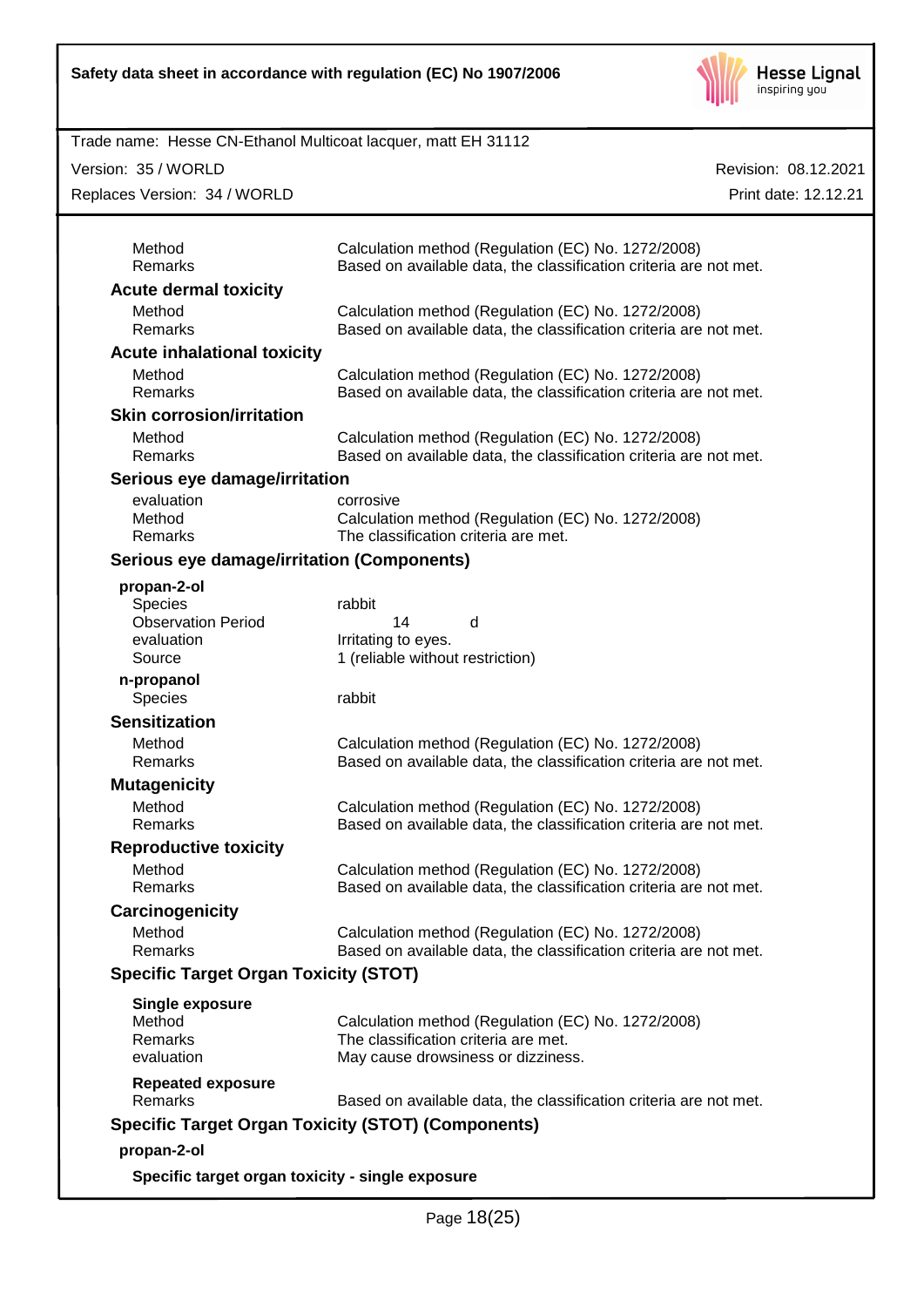

Revision: 08.12.2021

Print date: 12.12.21

Trade name: Hesse CN-Ethanol Multicoat lacquer, matt EH 31112

Version: 35 / WORLD

Replaces Version: 34 / WORLD

|                                                    | Organs: Nervous system                                                                  |
|----------------------------------------------------|-----------------------------------------------------------------------------------------|
| Remarks<br>2-ethoxy-1-methylethyl acetate          | Possible narcotic effects (drowsiness, dizziness).                                      |
| Specific target organ toxicity - repeated exposure |                                                                                         |
|                                                    | Organs: Nervous system                                                                  |
| Remarks                                            | Possible narcotic effects (drowsiness, dizziness).                                      |
| isobutyl acetate                                   |                                                                                         |
| Specific target organ toxicity - repeated exposure | Organs: Nervous system                                                                  |
| Remarks                                            | Possible narcotic effects (drowsiness, dizziness).                                      |
| n-butyl acetate                                    |                                                                                         |
| Specific target organ toxicity - repeated exposure | Organs: Nervous system                                                                  |
| Remarks                                            | Possible narcotic effects (drowsiness, dizziness).                                      |
| n-propanol                                         |                                                                                         |
|                                                    | Route of exposure inhalative<br>Organs: Nervous system                                  |
| Remarks                                            | Possible narcotic effects (drowsiness, dizziness).                                      |
| <b>Aspiration hazard</b>                           |                                                                                         |
|                                                    | Based on available data, the classification criteria are not met.                       |
| <b>Other information</b>                           |                                                                                         |
| No toxicological data are available.               |                                                                                         |
| 12. Ecological information                         |                                                                                         |
| 12.1. Toxicity                                     |                                                                                         |
| <b>General information</b>                         |                                                                                         |
|                                                    | For this subsection there is no ecotoxicological data available on the product as such. |
| 12.2. Persistence and degradability                |                                                                                         |
| <b>General information</b>                         |                                                                                         |
|                                                    | For this subsection there is no ecotoxicological data available on the product as such. |
| 12.3. Bioaccumulative potential                    |                                                                                         |
| <b>General information</b>                         |                                                                                         |
|                                                    | For this subsection there is no ecotoxicological data available on the product as such. |
| <b>Partition coefficient: n-octanol/water</b>      |                                                                                         |
| Remarks                                            | not determined                                                                          |
| 12.4. Mobility in soil                             |                                                                                         |
| <b>General information</b>                         |                                                                                         |
|                                                    | For this subsection there is no ecotoxicological data available on the product as such. |
| <b>Mobility in soil</b>                            |                                                                                         |
| no data available                                  |                                                                                         |
| 12.5. Results of PBT and vPvB assessment           |                                                                                         |
| <b>General information</b>                         |                                                                                         |
|                                                    |                                                                                         |
|                                                    | Page 19(25)                                                                             |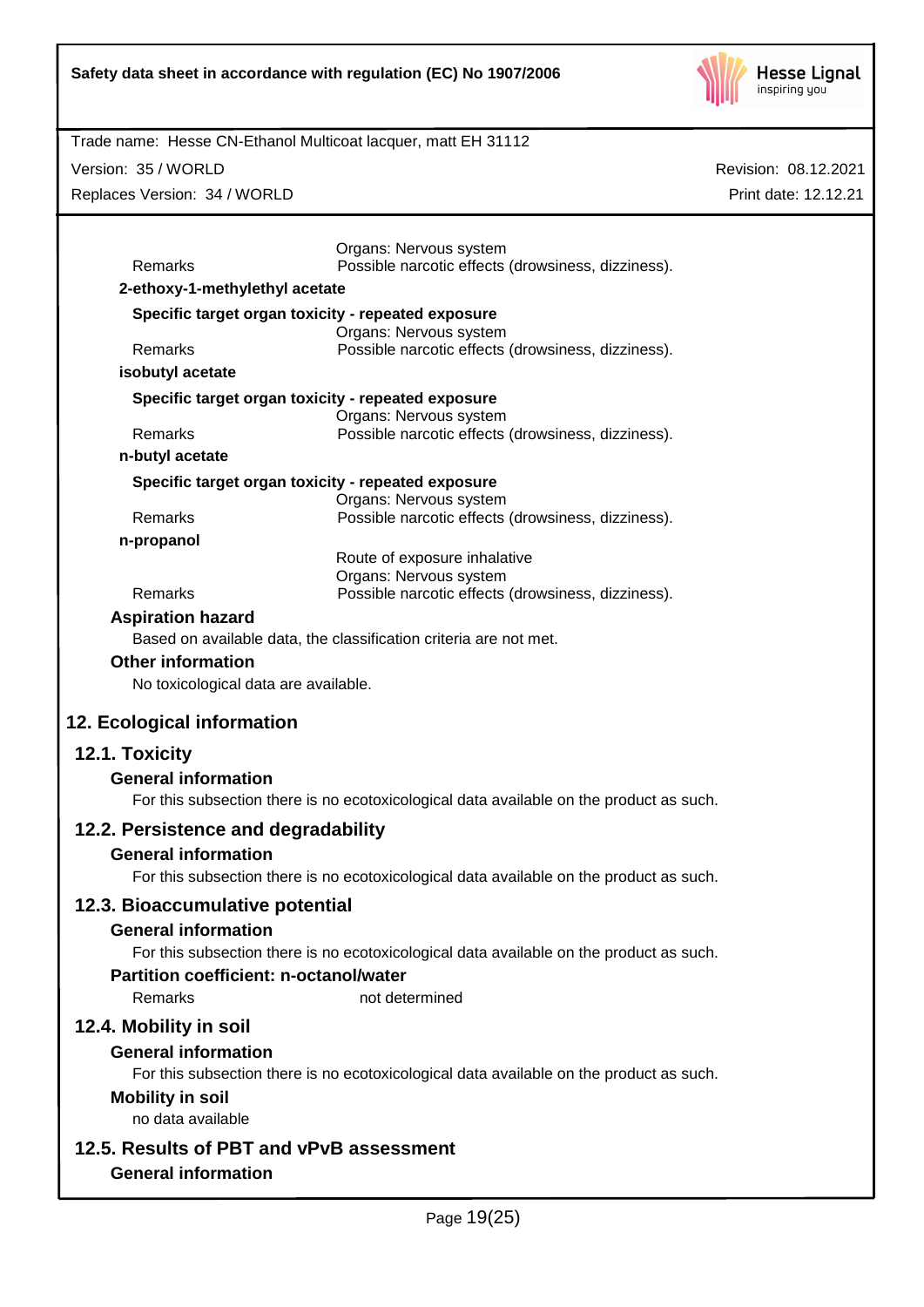

Version: 35 / WORLD

Replaces Version: 34 / WORLD

Revision: 08.12.2021 Print date: 12.12.21

For this subsection there is no ecotoxicological data available on the product as such.

### **12.6. Other adverse effects**

#### **General information**

For this subsection there is no ecotoxicological data available on the product as such.

#### **General information / ecology**

For this subsection there is no ecotoxicological data available on the product as such.

### **13. Disposal considerations**

### **13.1. Waste treatment methods**

#### **Disposal recommendations for the product**

Where possible recycling is preferred to disposal or incineration. Do not allow to enter drains or waterways.

#### **Disposal recommendations for packaging**

Completely emptied packagings can be given for recycling.

### **14. Transport information**

|                                     | <b>Land transport ADR/RID</b> | <b>Marine transport</b><br><b>IMDG/GGVSee</b> | Air transport<br><b>ICAO/IATA</b> |
|-------------------------------------|-------------------------------|-----------------------------------------------|-----------------------------------|
| Tunnel restriction code             | D/E                           |                                               |                                   |
| 14.1. UN number                     | 1263                          | 1263                                          | 1263                              |
| 14.2. UN proper shipping name       | <b>PAINT</b>                  | <b>PAINT</b>                                  | <b>PAINT</b>                      |
| 14.3. Transport hazard<br>class(es) | 3                             | 3                                             | 3                                 |
| Label                               | 썐                             |                                               |                                   |
| 14.4. Packing group                 | $\mathbf{I}$                  | $\mathbf{H}$                                  | $\mathbf{II}$                     |
| Special provision                   | 640D                          |                                               |                                   |
| <b>Limited Quantity</b>             | 51                            |                                               |                                   |
| Transport category                  | $\overline{2}$                |                                               |                                   |

## **15. Regulatory information \*\*\***

**15.1. Safety, health and environmental regulations/legislation specific for the substance or mixture**

**VOC \*\*\***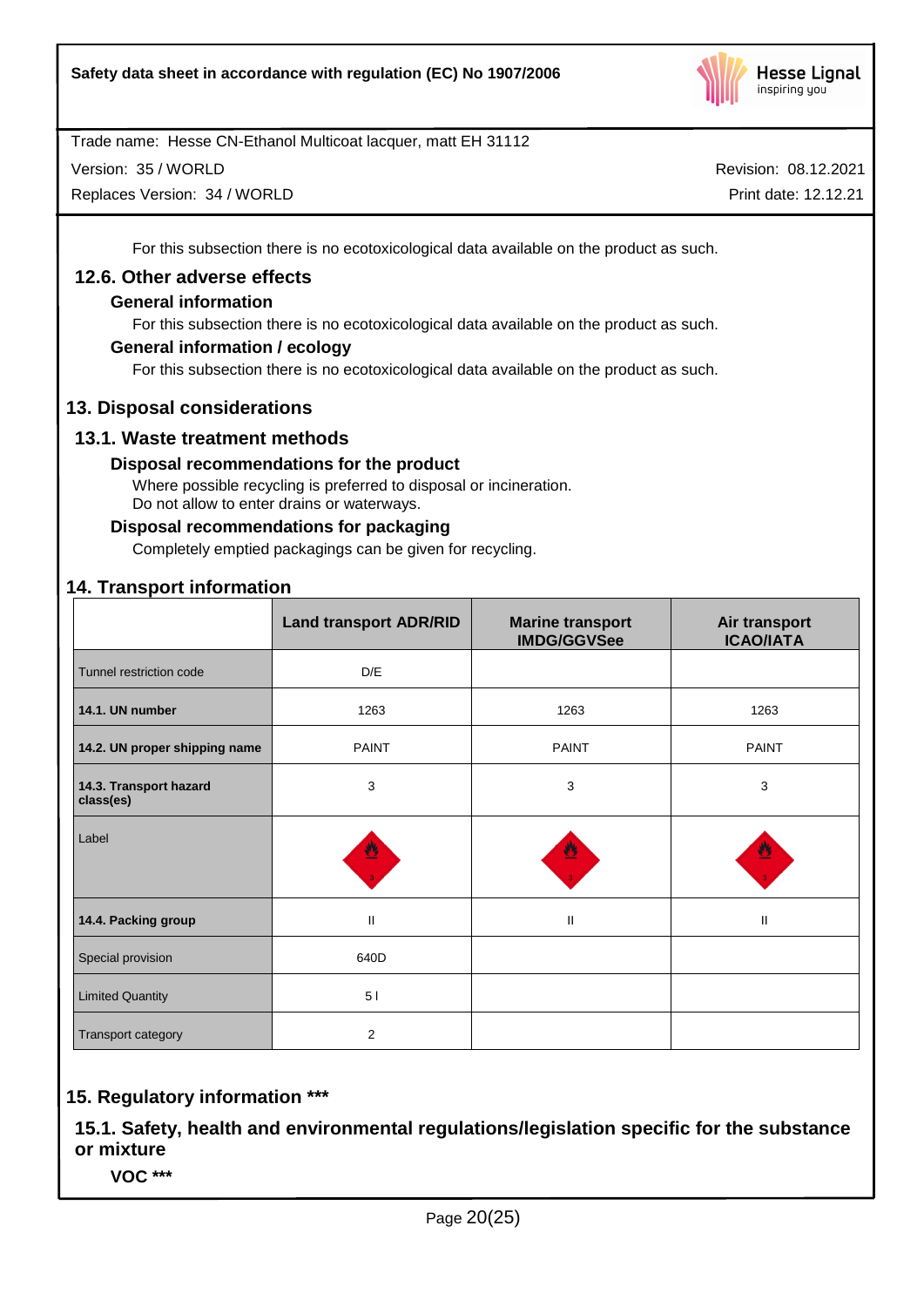| Safety data sheet in accordance with regulation (EC) No 1907/2006                                                                                                                                                                                                                                                                                                                                                                                                                                                                                                                                                                                                                                                                                                                                                                                                                                                                                                                                                                                                                                                                                                                                                                                                                                                                                                                                                                                                                                                                                                                                                                                                                                                                                                                                                                                                                                                                                                                                                                                             |                                                                     |             |     |     | <b>Hesse Lignal</b><br>inspiring you |
|---------------------------------------------------------------------------------------------------------------------------------------------------------------------------------------------------------------------------------------------------------------------------------------------------------------------------------------------------------------------------------------------------------------------------------------------------------------------------------------------------------------------------------------------------------------------------------------------------------------------------------------------------------------------------------------------------------------------------------------------------------------------------------------------------------------------------------------------------------------------------------------------------------------------------------------------------------------------------------------------------------------------------------------------------------------------------------------------------------------------------------------------------------------------------------------------------------------------------------------------------------------------------------------------------------------------------------------------------------------------------------------------------------------------------------------------------------------------------------------------------------------------------------------------------------------------------------------------------------------------------------------------------------------------------------------------------------------------------------------------------------------------------------------------------------------------------------------------------------------------------------------------------------------------------------------------------------------------------------------------------------------------------------------------------------------|---------------------------------------------------------------------|-------------|-----|-----|--------------------------------------|
| Trade name: Hesse CN-Ethanol Multicoat lacquer, matt EH 31112                                                                                                                                                                                                                                                                                                                                                                                                                                                                                                                                                                                                                                                                                                                                                                                                                                                                                                                                                                                                                                                                                                                                                                                                                                                                                                                                                                                                                                                                                                                                                                                                                                                                                                                                                                                                                                                                                                                                                                                                 |                                                                     |             |     |     |                                      |
| Version: 35 / WORLD                                                                                                                                                                                                                                                                                                                                                                                                                                                                                                                                                                                                                                                                                                                                                                                                                                                                                                                                                                                                                                                                                                                                                                                                                                                                                                                                                                                                                                                                                                                                                                                                                                                                                                                                                                                                                                                                                                                                                                                                                                           |                                                                     |             |     |     | Revision: 08.12.2021                 |
| Replaces Version: 34 / WORLD                                                                                                                                                                                                                                                                                                                                                                                                                                                                                                                                                                                                                                                                                                                                                                                                                                                                                                                                                                                                                                                                                                                                                                                                                                                                                                                                                                                                                                                                                                                                                                                                                                                                                                                                                                                                                                                                                                                                                                                                                                  |                                                                     |             |     |     | Print date: 12.12.21                 |
|                                                                                                                                                                                                                                                                                                                                                                                                                                                                                                                                                                                                                                                                                                                                                                                                                                                                                                                                                                                                                                                                                                                                                                                                                                                                                                                                                                                                                                                                                                                                                                                                                                                                                                                                                                                                                                                                                                                                                                                                                                                               |                                                                     |             |     |     |                                      |
| VOC (EU)                                                                                                                                                                                                                                                                                                                                                                                                                                                                                                                                                                                                                                                                                                                                                                                                                                                                                                                                                                                                                                                                                                                                                                                                                                                                                                                                                                                                                                                                                                                                                                                                                                                                                                                                                                                                                                                                                                                                                                                                                                                      | 76,2                                                                | %           | 697 | g/l |                                      |
| 15.2. Chemical safety assessment<br>For this substance / mixture a chemical safety assessment was not carried out.                                                                                                                                                                                                                                                                                                                                                                                                                                                                                                                                                                                                                                                                                                                                                                                                                                                                                                                                                                                                                                                                                                                                                                                                                                                                                                                                                                                                                                                                                                                                                                                                                                                                                                                                                                                                                                                                                                                                            |                                                                     |             |     |     |                                      |
| 16. Other information                                                                                                                                                                                                                                                                                                                                                                                                                                                                                                                                                                                                                                                                                                                                                                                                                                                                                                                                                                                                                                                                                                                                                                                                                                                                                                                                                                                                                                                                                                                                                                                                                                                                                                                                                                                                                                                                                                                                                                                                                                         |                                                                     |             |     |     |                                      |
| Hazard statements listed in Chapter 3                                                                                                                                                                                                                                                                                                                                                                                                                                                                                                                                                                                                                                                                                                                                                                                                                                                                                                                                                                                                                                                                                                                                                                                                                                                                                                                                                                                                                                                                                                                                                                                                                                                                                                                                                                                                                                                                                                                                                                                                                         |                                                                     |             |     |     |                                      |
| <b>EUH066</b>                                                                                                                                                                                                                                                                                                                                                                                                                                                                                                                                                                                                                                                                                                                                                                                                                                                                                                                                                                                                                                                                                                                                                                                                                                                                                                                                                                                                                                                                                                                                                                                                                                                                                                                                                                                                                                                                                                                                                                                                                                                 | Repeated exposure may cause skin dryness or cracking.               |             |     |     |                                      |
| H <sub>201</sub>                                                                                                                                                                                                                                                                                                                                                                                                                                                                                                                                                                                                                                                                                                                                                                                                                                                                                                                                                                                                                                                                                                                                                                                                                                                                                                                                                                                                                                                                                                                                                                                                                                                                                                                                                                                                                                                                                                                                                                                                                                              | Explosive; mass explosion hazard.                                   |             |     |     |                                      |
| H <sub>225</sub><br>H <sub>226</sub>                                                                                                                                                                                                                                                                                                                                                                                                                                                                                                                                                                                                                                                                                                                                                                                                                                                                                                                                                                                                                                                                                                                                                                                                                                                                                                                                                                                                                                                                                                                                                                                                                                                                                                                                                                                                                                                                                                                                                                                                                          | Highly flammable liquid and vapour.<br>Flammable liquid and vapour. |             |     |     |                                      |
| H318                                                                                                                                                                                                                                                                                                                                                                                                                                                                                                                                                                                                                                                                                                                                                                                                                                                                                                                                                                                                                                                                                                                                                                                                                                                                                                                                                                                                                                                                                                                                                                                                                                                                                                                                                                                                                                                                                                                                                                                                                                                          | Causes serious eye damage.                                          |             |     |     |                                      |
| H319                                                                                                                                                                                                                                                                                                                                                                                                                                                                                                                                                                                                                                                                                                                                                                                                                                                                                                                                                                                                                                                                                                                                                                                                                                                                                                                                                                                                                                                                                                                                                                                                                                                                                                                                                                                                                                                                                                                                                                                                                                                          | Causes serious eye irritation.                                      |             |     |     |                                      |
| H336<br><b>CLP categories listed in Chapter 3</b>                                                                                                                                                                                                                                                                                                                                                                                                                                                                                                                                                                                                                                                                                                                                                                                                                                                                                                                                                                                                                                                                                                                                                                                                                                                                                                                                                                                                                                                                                                                                                                                                                                                                                                                                                                                                                                                                                                                                                                                                             | May cause drowsiness or dizziness.                                  |             |     |     |                                      |
| Expl. 1.1                                                                                                                                                                                                                                                                                                                                                                                                                                                                                                                                                                                                                                                                                                                                                                                                                                                                                                                                                                                                                                                                                                                                                                                                                                                                                                                                                                                                                                                                                                                                                                                                                                                                                                                                                                                                                                                                                                                                                                                                                                                     | Explosive, Division 1.1                                             |             |     |     |                                      |
| Eye Dam. 1                                                                                                                                                                                                                                                                                                                                                                                                                                                                                                                                                                                                                                                                                                                                                                                                                                                                                                                                                                                                                                                                                                                                                                                                                                                                                                                                                                                                                                                                                                                                                                                                                                                                                                                                                                                                                                                                                                                                                                                                                                                    | Serious eye damage, Category 1                                      |             |     |     |                                      |
| Eye Irrit. 2                                                                                                                                                                                                                                                                                                                                                                                                                                                                                                                                                                                                                                                                                                                                                                                                                                                                                                                                                                                                                                                                                                                                                                                                                                                                                                                                                                                                                                                                                                                                                                                                                                                                                                                                                                                                                                                                                                                                                                                                                                                  | Eye irritation, Category 2                                          |             |     |     |                                      |
| Flam. Liq. 2<br>Flam. Liq. 3                                                                                                                                                                                                                                                                                                                                                                                                                                                                                                                                                                                                                                                                                                                                                                                                                                                                                                                                                                                                                                                                                                                                                                                                                                                                                                                                                                                                                                                                                                                                                                                                                                                                                                                                                                                                                                                                                                                                                                                                                                  | Flammable liquid, Category 2<br>Flammable liquid, Category 3        |             |     |     |                                      |
| STOT SE 3                                                                                                                                                                                                                                                                                                                                                                                                                                                                                                                                                                                                                                                                                                                                                                                                                                                                                                                                                                                                                                                                                                                                                                                                                                                                                                                                                                                                                                                                                                                                                                                                                                                                                                                                                                                                                                                                                                                                                                                                                                                     | Specific target organ toxicity - single exposure, Category 3        |             |     |     |                                      |
| <b>Abbreviations</b>                                                                                                                                                                                                                                                                                                                                                                                                                                                                                                                                                                                                                                                                                                                                                                                                                                                                                                                                                                                                                                                                                                                                                                                                                                                                                                                                                                                                                                                                                                                                                                                                                                                                                                                                                                                                                                                                                                                                                                                                                                          |                                                                     |             |     |     |                                      |
| Flam. Liq - Flammable liquids<br>RID - Règlement international concernant le transport des marchandises dangereuses par chemin de fer<br>(Regulations Concerning theInternational Transport of Dangerous Goods by Rail)<br>IMDG - International Maritime Code for Dangerous Goods<br>IATA - International Air Transport Association<br>IATA-DGR - Dangerous Goods Regulations by the "International Air Transport Association" (IATA)<br>ICAO-TI - Technical Instructions by the "International Civil Aviation Organization" (ICAO)<br>GHS - Globally Harmonized System of Classification and Labelling of Chemicals<br>EINECS - European Inventory of Existing Commercial Chemical Substances<br>CAS - Chemical Abstracts Service (division of the American Chemical Society)<br>GefStoffV - Gefahrstoffverordnung (Ordinance on Hazardous Substances, Germany)<br>LOAEL - Lowest Observed Adverse Effect Level<br><b>LOEL - Lowest Observed Effect Level</b><br>NOAEL - No Observed Adverse Effect Level<br><b>NOEC - No Observed Effect Concentration</b><br>NOEL - No Observed Effect Level<br>OECD - Organisation for Econpmic Cooperation and Development<br>VOC - Volatile Organic Compounds<br>Changes since the last version are highlighted in the margin (***). This version replaces all previous<br>versions.<br>This safety datasheet only contains information relating to safety and does not replace any product<br>information or product specification.<br>The information provided in this Safety Data Sheet is correct to the best of our knowledge, information<br>and belief at the date of its publication. The information given is designed only as a guidance for safe<br>handling, use, processing, storage, transportation, disposal and release and is not to be considered a<br>warranty or quality specification.<br>The information relates only to the specific material designated and may not be valid for such material<br>used in combination with any other materials or in any process, unless specified in the text. |                                                                     |             |     |     |                                      |
| The information contained herein is based on the present state of our knowledge and does therefore not<br>guarantee certain properties.                                                                                                                                                                                                                                                                                                                                                                                                                                                                                                                                                                                                                                                                                                                                                                                                                                                                                                                                                                                                                                                                                                                                                                                                                                                                                                                                                                                                                                                                                                                                                                                                                                                                                                                                                                                                                                                                                                                       |                                                                     |             |     |     |                                      |
|                                                                                                                                                                                                                                                                                                                                                                                                                                                                                                                                                                                                                                                                                                                                                                                                                                                                                                                                                                                                                                                                                                                                                                                                                                                                                                                                                                                                                                                                                                                                                                                                                                                                                                                                                                                                                                                                                                                                                                                                                                                               |                                                                     | Page 21(25) |     |     |                                      |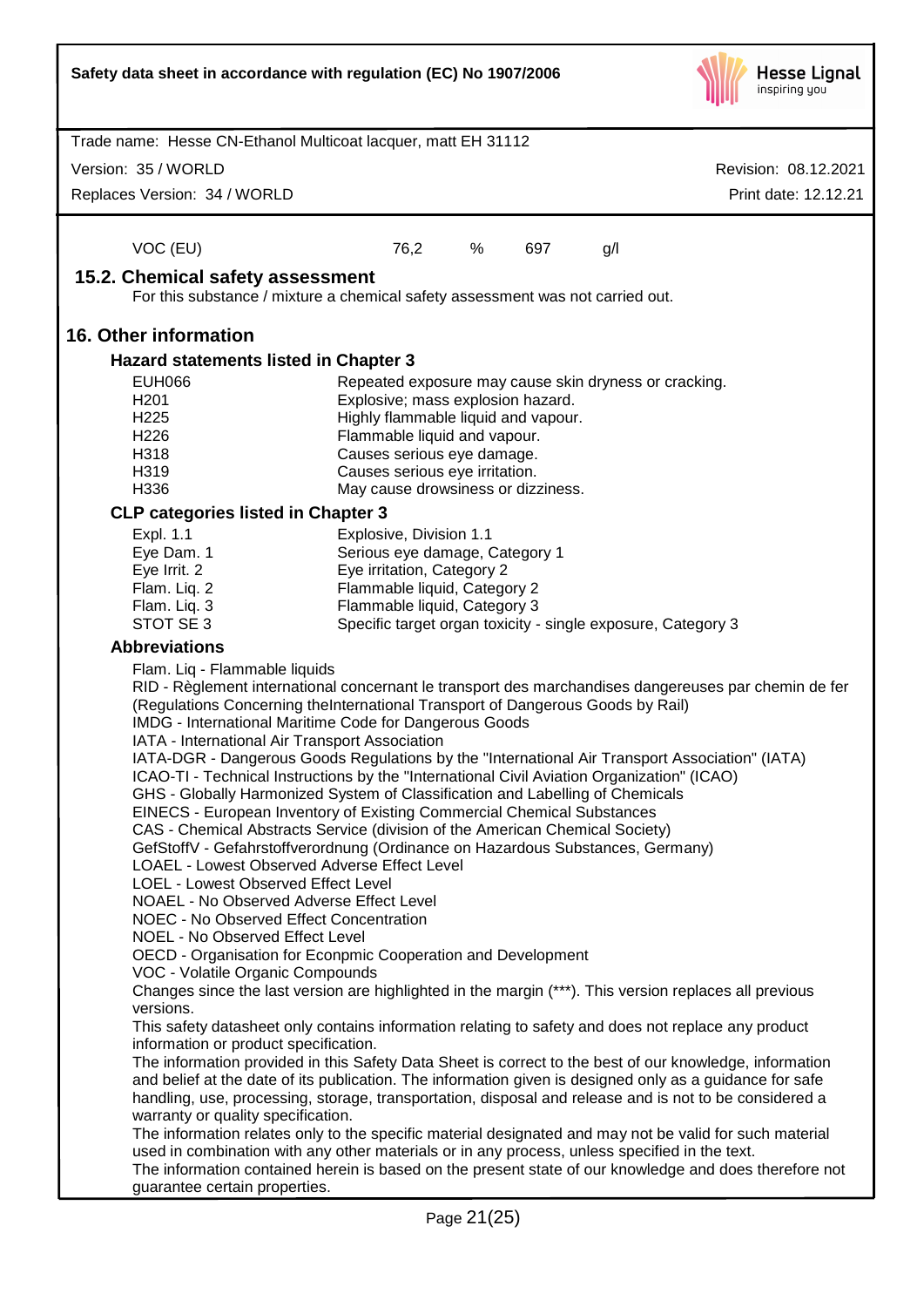

Version: 35 / WORLD

Replaces Version: 34 / WORLD

Revision: 08.12.2021 Print date: 12.12.21

## **Annex to the extended Safety Data Sheet (eSDS)**

#### **Short title of the exposure scenario**

ES003 - Professional uses: Non industrial spraying (inside)

#### **Use of the substance/preparation**

Surface treatment of wood and other materials

#### **Use**

| <b>SU22</b> | Professional uses: Public domain (administration, education, entertainment,<br>services, craftsmen) |
|-------------|-----------------------------------------------------------------------------------------------------|
| ERC8a       | Wide dispersive indoor use of processing aids in open systems                                       |
| ERC8c       | Wide dispersive indoor use resulting in inclusion into or onto a matrix                             |
| PROC11      | Non industrial spraying                                                                             |

## **Contributing exposure scenario controlling environmental exposure**

#### **Use**

| ERC8a        | Wide dispersive indoor use of processing aids in open systems           |
|--------------|-------------------------------------------------------------------------|
| ERC8c        | Wide dispersive indoor use resulting in inclusion into or onto a matrix |
| vsical form. | liauid                                                                  |

#### **Physical form**

#### **Maximum amount used per time or activity**

Emission days per site:  $\leq$  250

#### **Other relevant operational conditions**

#### Use: Room temperature

Drying and through-curing takes place at ambient temperature or at higher temperatures. Volatile organic substances will volatilise into the atmospheric air inside.

Where possible recycling is preferred to disposal or incineration.

Do not allow to enter soil, waterways or waste water canal.

Dispose of rinse water in accordance with local and national regulations.

#### **Waste water**

Do not discharge into the drains/surface waters/groundwater. Spray cabin waters are to be conducted after mechanical pretreatment into a wastewater treatment facility.

#### **Exhaust air**

Keep container closed. Avoid release to the environment.

#### **Soil**

Floors should be impervious, resistant to liquids and easy to clean.

#### **Disposal recommendations for the product**

Where possible recycling is preferred to disposal or incineration. Do not allow to enter drains or waterways.

## **Disposal recommendations for packaging**

Completely emptied packagings can be given for recycling.

# **Contributing exposure scenario controlling worker exposure (professional)**

## **Short title of the exposure scenario**

Substance number:CES006

#### **Use**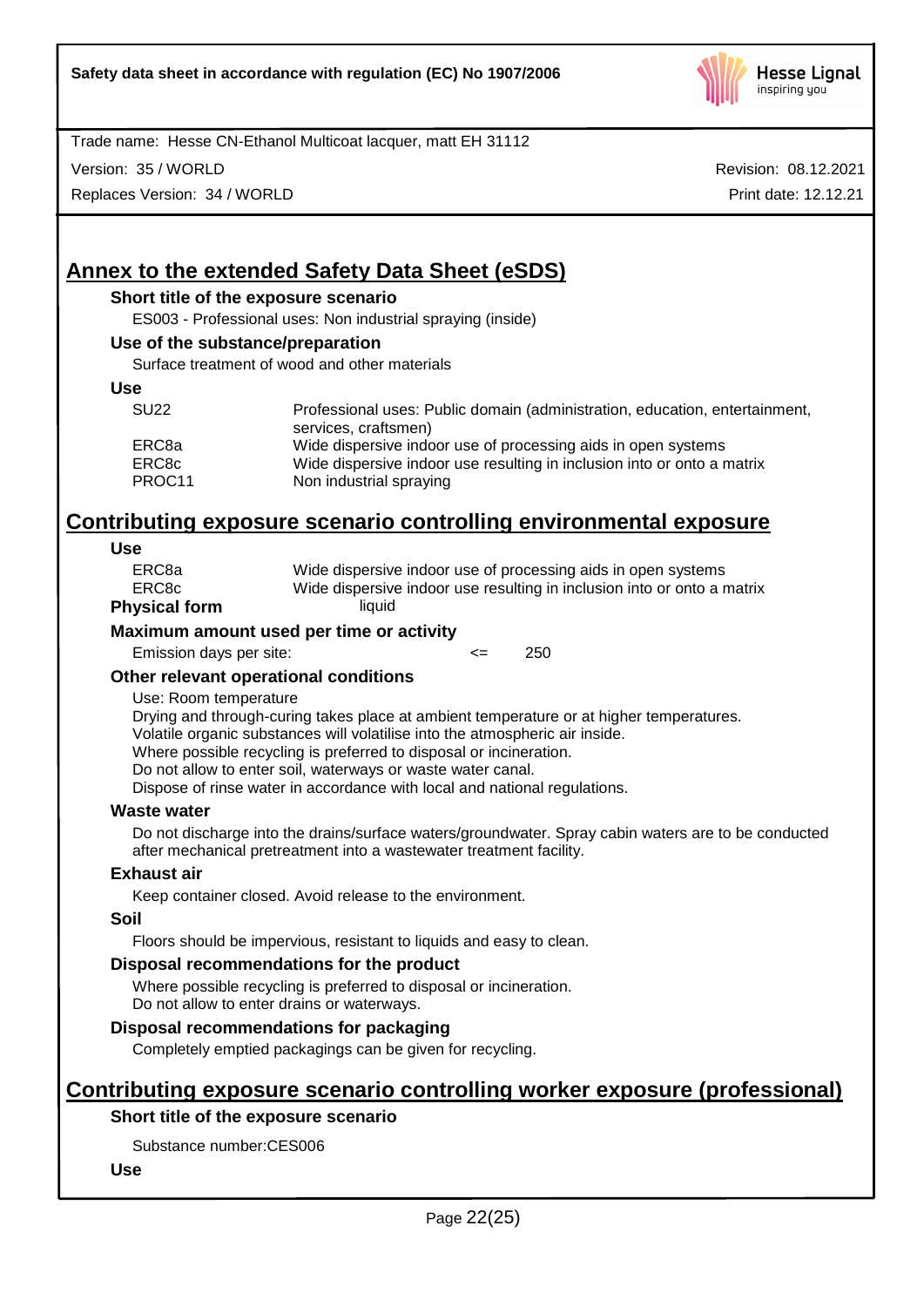

Version: 35 / WORLD

Replaces Version: 34 / WORLD

Revision: 08.12.2021 Print date: 12.12.21

|                      | Maximum amount used per time or activity                                                            |
|----------------------|-----------------------------------------------------------------------------------------------------|
| <b>Physical form</b> | liauid                                                                                              |
| PROC11               | Non industrial spraying                                                                             |
| <b>SU22</b>          | Professional uses: Public domain (administration, education, entertainment,<br>services, craftsmen) |

| Duration of exposure  | <= |     | h/d |
|-----------------------|----|-----|-----|
| Frequency of exposure |    | 220 | d/a |

#### **Other relevant operational conditions**

#### Use: Room temperature

Drying and through-curing takes place at ambient temperature or at higher temperatures. Volatile organic substances will volatilise into the atmospheric air inside. Read attached instructions before use.

#### **Product substance and product safety related measures**

Apply technical measures to comply with the occupational exposure limits. Where reasonably practicable this should be achieved by the use of local exhaust ventilation and good general extraction. Provide for sufficient ventilation. This can be achieved by local exhaust or general exhaust air collection. Wear a suitable respirator if the ventilation is not sufficient to keep the solvent vapour concentration below the occupational limit values.

#### **Respiratory protection**

Avoid inhalation of vapour and spray mist. Use breathing apparatus if exposed to vapours/dust/aerosol. Recommended Filter type: Respiratory protection mask with combination filter A/P2

#### **Hand protection**

Protective gloves complying with EN 374.

Glove material

Multilayer gloves made from

| Appropriate Material |      | Fluorinated rubber / butyl-rubber |
|----------------------|------|-----------------------------------|
| Material thickness   | $>=$ | (1)                               |
| Breakthrough time    | $>=$ | 30                                |

This recommendation is valid only for the product named in this safety data sheet supplied by us, and only for the indicated intended use purposes.

For special purposes, it is recommended to check the resistance to chemicals of the protective gloves mentioned above together with the supplier of these gloves.

The instructions and information provided by the glove manufacturer on use, storage, maintenance and replacement must be followed.

The breakthrough time must be greater than the end use time of the product.

Gloves should be replaced regularly and if there is any sign of damage to the glove material.

The performance or effectiveness of the glove may be reduced by physical/ chemical damage and poor maintenance.

#### **Eye protection**

Wear eye glasses with side protection according to EN 166.

#### **Body protection**

Wear suitable protective clothing. Remove contaminated clothing and wash it before reuse. Wash hands before breaks and after work.

#### **Exposure estimation and reference to its source**

#### **Workers (professional)**

| -SU               | SU <sub>22</sub>                           |
|-------------------|--------------------------------------------|
| <b>PROC</b>       | PROC <sub>11</sub>                         |
| Assessment method | inhalation, long-term - local and systemic |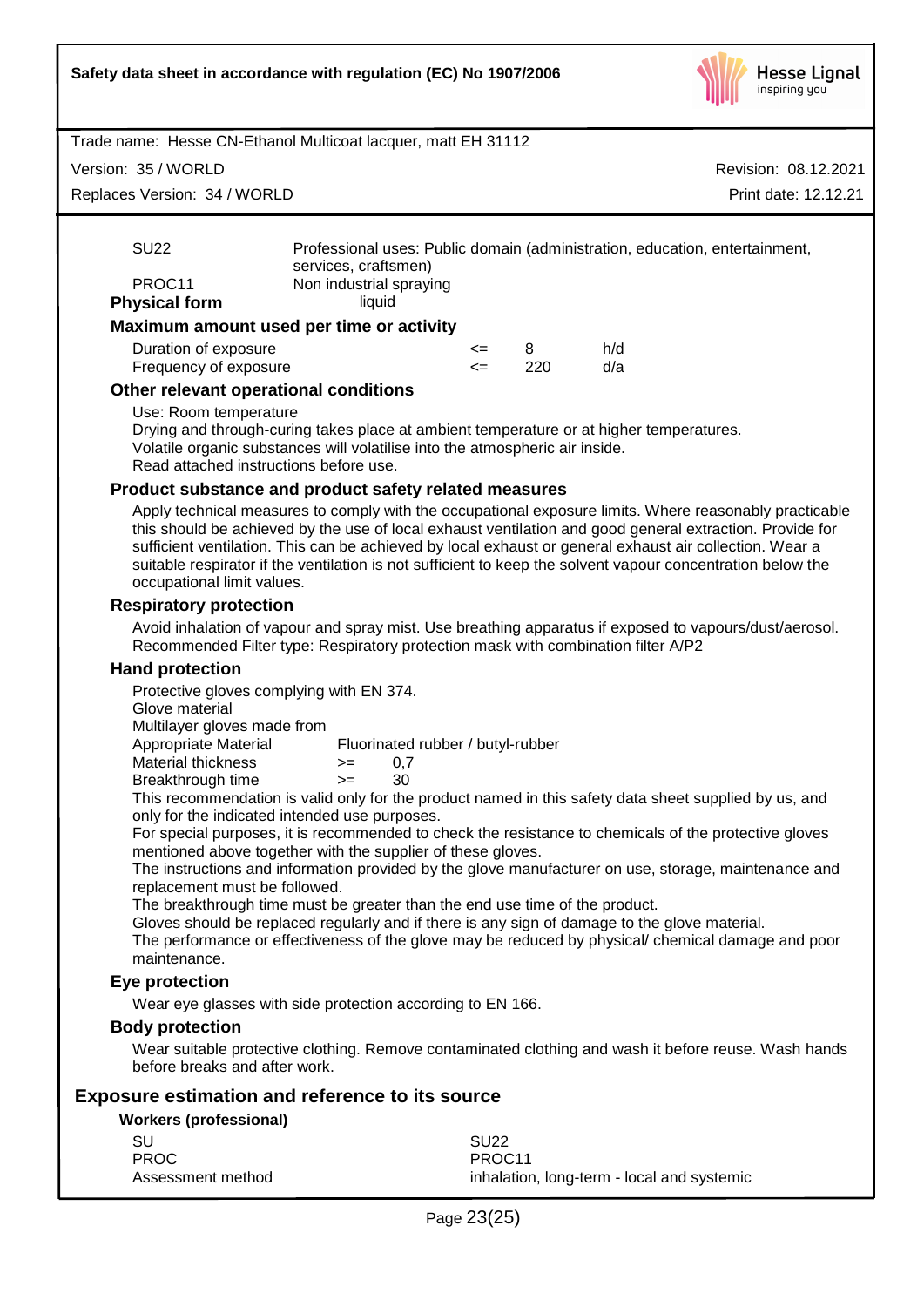

Version: 35 / WORLD

Replaces Version: 34 / WORLD

Revision: 08.12.2021 Print date: 12.12.21

Exposure assessment <br>
Exposure assessment (method) 
<br>
ECETOC TRA Exposure assessment (method) Risk characterisation ratio (RCR) 0,504 Lead substance isobutyl acetate

**Workers (professional)**

SU SU22 PROC PROC11<br>Assessment method example and proportional proportional proportional proportional proportional proportional pr<br>Assessment method by the proportional proportional proportional proportional proportional proportio

Exposure assessment <br>
Exposure assessment (method) 
<br>
EXPOSURE ASSESSMENT CONTRA Exposure assessment (method) Risk characterisation ratio (RCR) 0,504 Lead substance isobutyl acetate

#### **Workers (professional)**

SU SU22 PROC PROC11 Assessment method Long-term

Exposure assessment <br>
Exposure assessment (method) 
<br>
ECETOC TRA Exposure assessment (method) Risk characterisation ratio (RCR) 0,504 Lead substance n-butyl acetate

#### **Workers (professional)**

SU SU22 PROC PROCTER PROCTER PROCTER PROCTER PROCTER PROCTER PROCTER PROCTER PROCTER PROCTER PROCTER PROCTER PROCTER PROCTER PROCTER PROCTER PROCTER PROCTER PROCTER PROCTER PROCTER PROCTER PROCTER PROCTER PROCTER PROCTER PROCTER P Assessment method inhalation, long-term - systemic Exposure assessment 25,042 mg/m<sup>3</sup><br>Risk characterisation ratio (RCR) 6.09344 Risk characterisation ratio (RCR) Lead substance n-propanol

#### **Workers (professional)**

SU SU22 PROC PROC10 Assessment method dermal, long-term - systemic Exposure assessment 6,486 mg/kg/d Risk characterisation ratio (RCR) 0,04034 Lead substance n-propanol

#### **Workers (professional)**

SU SU22 PROC PROCTER PROC11 Assessment method inhalation, long-term - systemic Exposure assessment 185,09 mg/m<sup>3</sup> Risk characterisation ratio (RCR) 0,6906 Lead substance n-propanol

### **Workers (professional)**

SU SU22 PROC PROCTER PROCTER PROCTER PROCTER PROCTER PROCTER PROCTER PROCTER PROCTER PROCTER PROCTER PROCTER PROCTER PROCTER PROCTER PROCTER PROCTER PROCTER PROCTER PROCTER PROCTER PROCTER PROCTER PROCTER PROCTER PROCTER PROCTER P Assessment method dermal, long-term - systemic Exposure assessment 15,753 mg/kg/d Risk characterisation ratio (RCR) 0,1158 Lead substance n-propanol

Indoor use

inhalation, long-term - local and systemic Outdoor use

inhalative

Page 24(25)